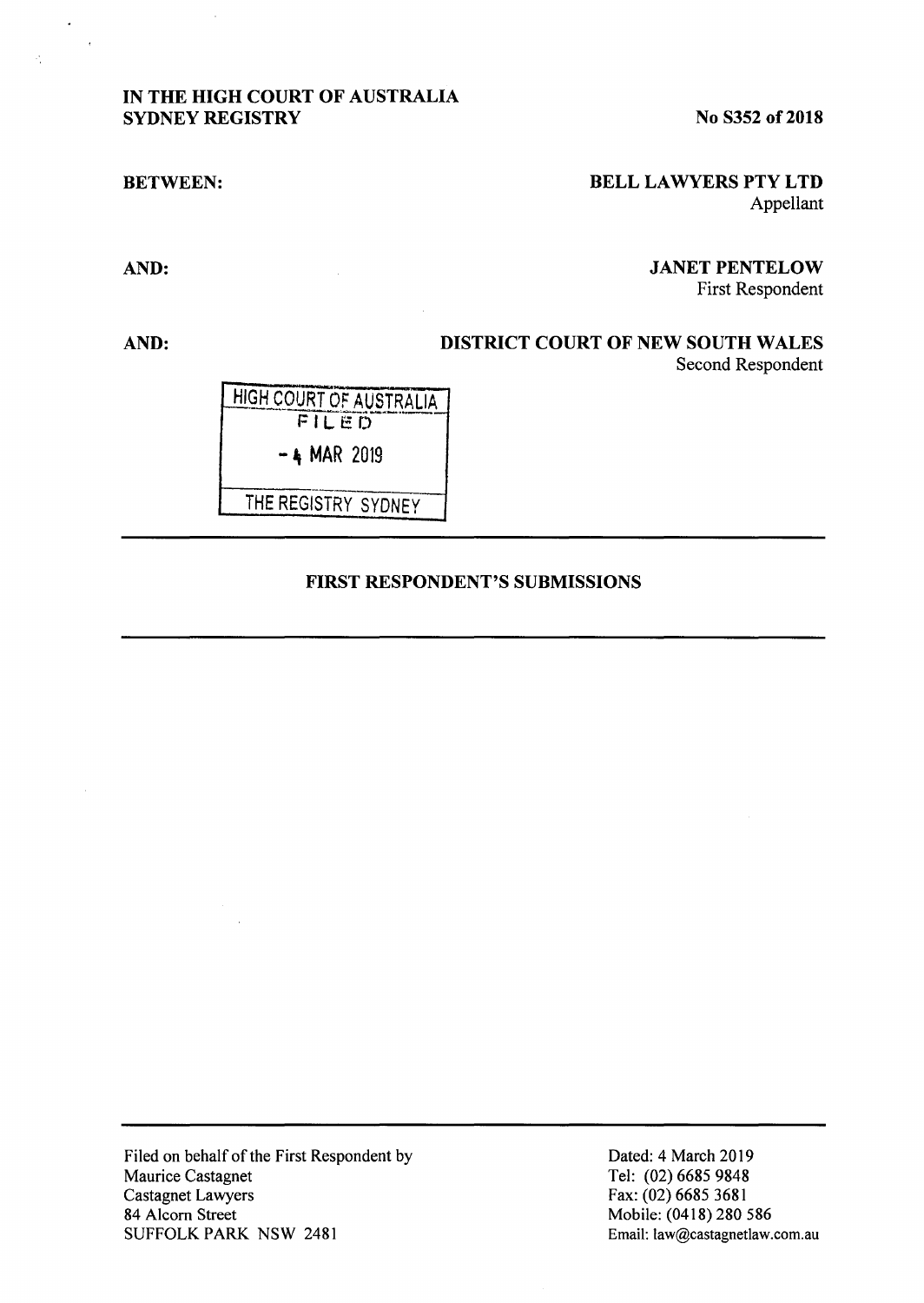### **Part I: Internet certification**

1. This document is in a form suitable for publication on the internet.

# **Part II: Statement of issues**

- 2. At present the *Chorley* principle<sup>1</sup> is good law in this Court and in every superior court in Australia, and in the UK, New Zealand, Canada and Hong Kong.
- 3. The primary issue on the appeal is whether that principle still applies in the NSW Supreme Court.
- 4. More particular issues which arise include the following:
	- (i) Should the principle be abrogated despite having stood for over 130 years?
	- (ii) Should *Guss v Veenhuizen [No 2]* (1976) 136 CLR 47 (which accepted the correctness of the principle) be overruled?
	- (iii) Has the *Chorley* principle been adopted (or ousted) by s.98 of the *Civil Procedure Act 2005* (NSW)?
	- (iv) Should the abrogation ( or alteration) of this rule of practice be a matter for the courts (rather than the legislatures and Rule Committees)?
	- (v) Should the status of this rule of practice in the NSW Supreme Court be a matter for that court (and its Rule Committee)?
	- (vi) Does the *Chorley* principle apply to barristers (in addition to solicitors)?
	- (vii) Does the *Chorley* principle apply when the lawyer litigant has retained counsel or a solicitor (or both)?

## **Part III: Section 78B certification**

5. There are no constitutional issues in this case.

## **Part IV: Contested material facts**

- 6. The facts stated in the appellant's submissions ("AS") require some supplementation.
- 7. The first respondent (Ms Pentelow) is a barrister. She was retained by the appellant (Bell Lawyers) to act as counsel in the NSW Supreme Court in a matter under the *Family Provision Act* 1982 (NSW). After the case concluded, Ms Pentelow rendered a bill to Bell Lawyers. Bell Lawyers paid only a portion of that bill.
- 8. Ms Pentelow then brought proceedings in the Local Court for the balance of her unpaid fees. She was represented in those Local Court proceedings by a solicitor, Mr Muggleton. Mr Muggleton did not retain counsel. At the request of Mr Muggleton (Gibson DCJ at [59]), Ms Pentelow did some work in relation to her matter, including

<sup>&</sup>lt;sup>1</sup> See *London Scottish Benefit Society v Chorley* (1884) 12 QBD 452 (Div Ct); *London Scottish Benefit Society v Chorley* (1884) 13 QBD 872 (CA).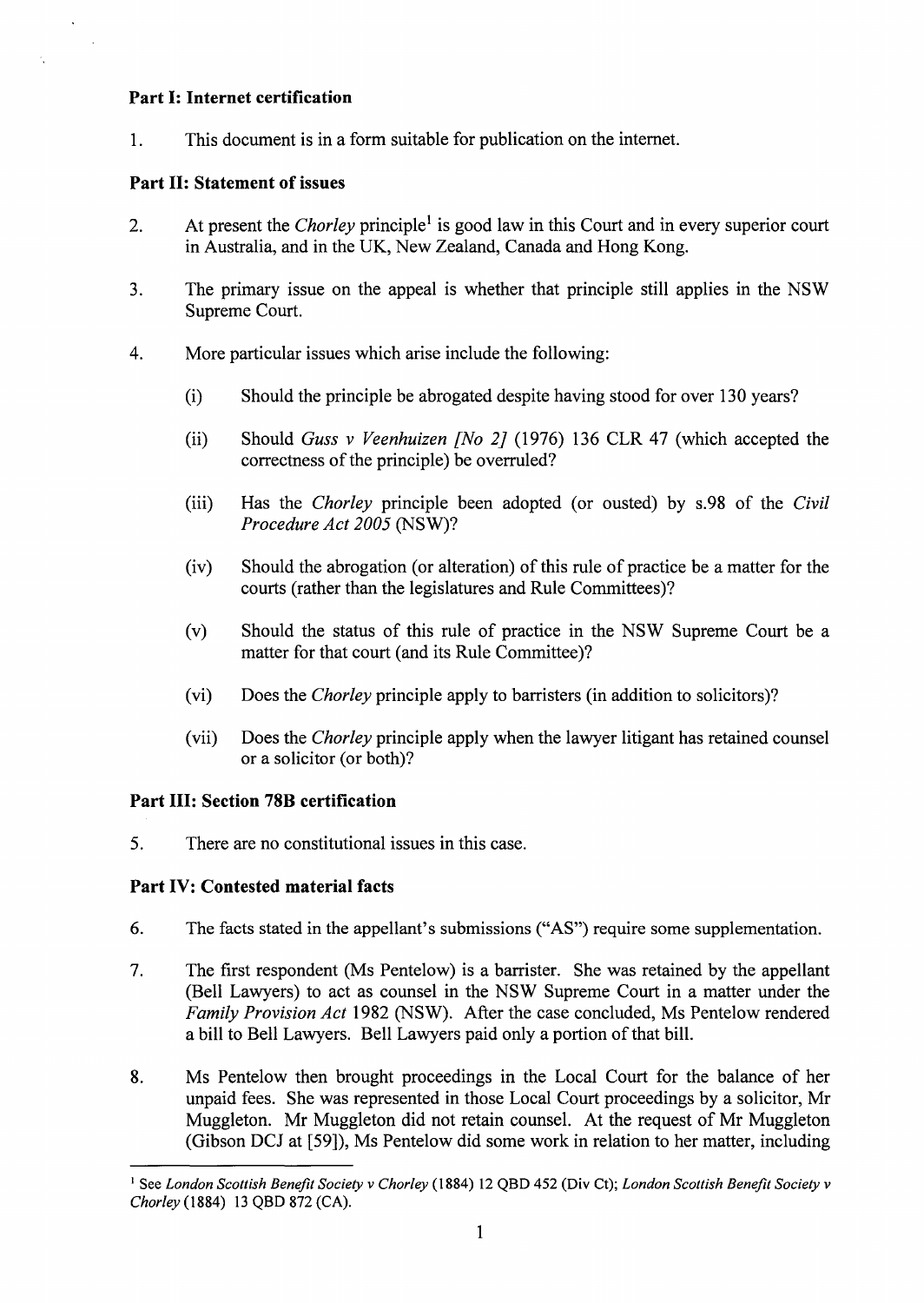compiling written submissions, compiling a memorandum on strike-out principles, drafting her own affidavit, drawing the plaintiffs submissions at trial, attending as a witness, compiling various submissions and compiling submissions on costs.

- 9. Bell Lawyers brought a preliminary application in the Local Court seeking a strike out or stay of the proceedings. This was dismissed: *Pentelow v Bell Lawyers Pty Ltd*  (unreported, Atkinson SM, 29.11.10). An order was made that Bell Lawyers pay Ms Pentelow's costs of that motion.
- 10. Ultimately, Magistrate Atkinson rejected the claim by Ms Pentelow for unpaid fees and ordered her to pay Bell Lawyers' costs: *Pentelow v Bell Lawyers Pty Ltd*  (unreported, 17 .6.11 ).
- 11. Ms Pentelow then filed an appeal against the decision of the Magistrate in the Supreme Court pursuant to s. 39(1) of the *Local Court Act 2007* (NSW). Ms Pentelow retained Auslegal Solicitors who briefed Mr Brabazon SC on her behalf. No junior counsel was retained. Ms Castle of counsel appeared for Bell Lawyers instructed by Bell Lawyers. The appeal was heard on 13 December 2012 by Schmidt J who allowed Ms Pentelow's appeal and determined that she was entitled to judgment on her claim for her unpaid fees: *Pentelow v Bell Lawyers Pty Ltd t/as Bell Lawyers* [2012] NSWSC 111. After some submissions on the papers, Schmidt J made further orders on 4 April 2013. Those orders included an order that the judgment of the Local Court be set aside and in lieu thereof, the following orders be made:
	- $(i)$  judgment for the plaintiff against the defendant in the sum of \$23,760 for claim and \$4,343.16 for interest to 22 February 2013, a total of \$28,103.16, plus interest of \$3.28 per day from 22 February 2013 to the date of judgment;
	- (ii) order that the defendant pay the plaintiff's costs.
- 12. Bell Lawyers were also ordered to pay Ms Pentelow's costs of and incidental to the appeal to the Supreme Court.
- 13. At the request of Auslegal Solicitors (Gibson DCJ at [59]), Ms Pentelow had done a substantial amount of work for her appeal to the Supreme Court. That work included summarising written summaries of the three judgments below, a written advice on recent NSW case law, conferences with Mr Brabazon, research on legal issues, reviews of and summaries of evidence, conferences with the solicitor (Mr Relf), drawing up an appeal brief for Mr Brabazon, identifying evidence, engrossing a summons, appearing before Registrar Bradford on the first return date, obtaining transcripts, drawing her own affidavit, dealing with items of correspondence, reviewing the Local Court transcript, research on recent case law, amendments to the plaintiffs affidavit, a further directions hearing before Registrar Bradford, reviewing a written outline of submissions for the plaintiff and reviewing submissions in reply.
- 14. There was no further appeal by Bell Lawyers. The primary remaining issue was compliance with the costs order made in respect of the Local Court and Supreme Court proceedings in Ms Pentelow's favour. Ms Pentelow rendered a bill for \$22,605 for her Local Court work and a separate bill of \$28,258.90 for her work on the Supreme Court appeal (both items including GST).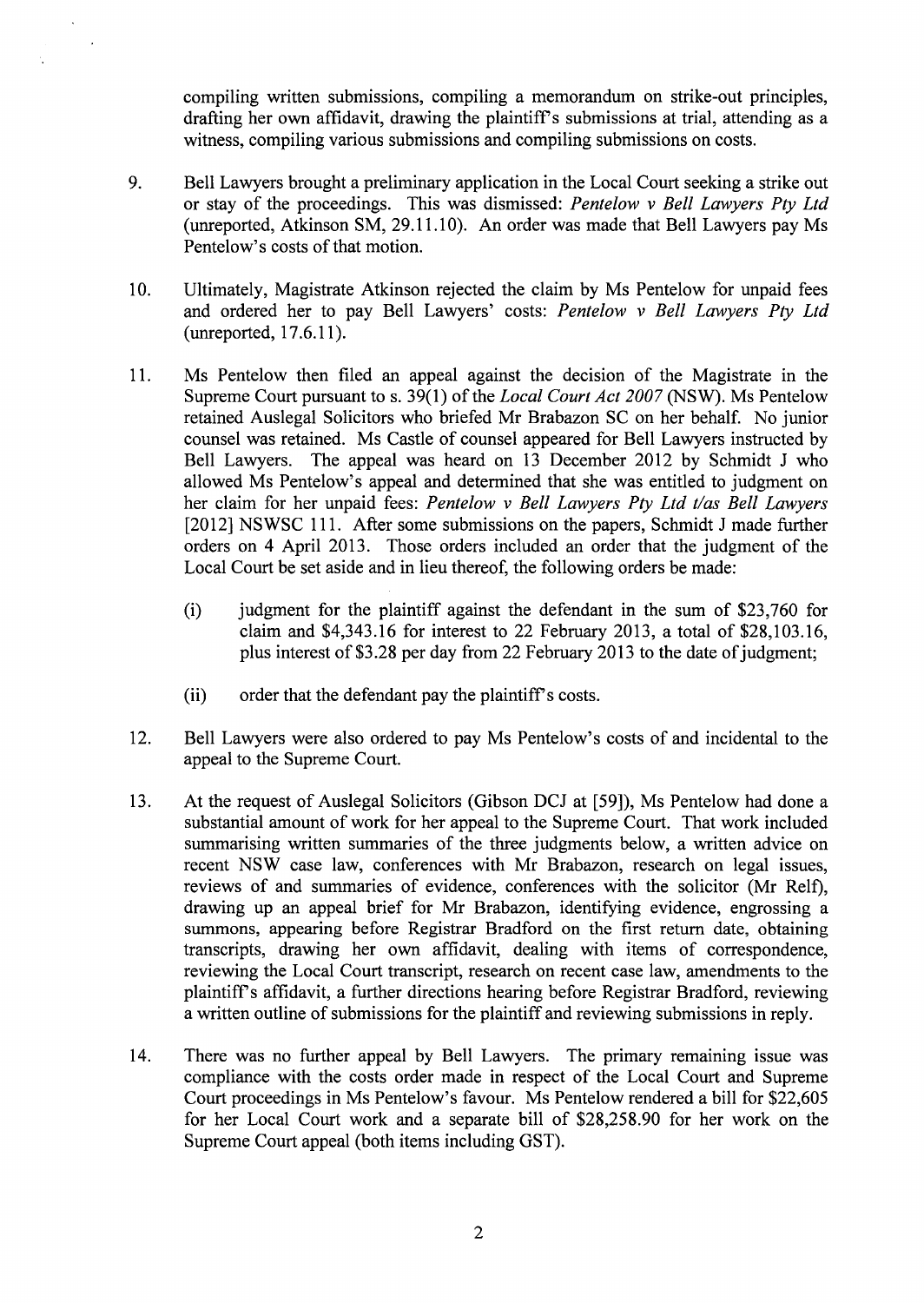- 15. Bell Lawyers refused to pay any of Ms Pentelow's fees for the work she had done herself. They also disputed the recoverability of the fees of Ms Pentelow's solicitors and Mr Brabazon SC.
- 16. Bell Lawyers then filed an application under s 353 of the *Legal Profession Act* 2004 (NSW) (now repealed) for an assessment of party/party costs both in relation to the Supreme Court order for costs and the Local Court order for costs.
- 17. The costs assessor (Mr M.J. Dyson) assessed a fair and reasonable amount of costs in the amount of \$55,761.52. The costs assessor allowed an amount of "nil" for the costs payable to Ms Pentelow personally. In his statement of reasons, the assessor denied her claim on the basis that she had legal representation in both the Local Court and Supreme Court proceedings, and also on the basis that in New South Wales the *Chorley* principle did not apply to barristers: CA [7]. That assessment took place pursuant to s. 367 A of the *Legal Profession Act* 2004 (NSW).
- 18. Ms Pentelow then filed an application for a review of the determination of the costs assessor on various grounds, but principally on the ground that the assessor had allowed nothing in relation to her costs. That application for review was made pursuant to s. 373 of the *Legal Profession Act* 2004 **(NSW).**
- 19. The review panel (Mr McIntyre and Mr Plummer) rejected Ms Pentelow's application for review in relation to her own costs. The review panel's reasons for rejecting Ms Pentelow's claim were encapsulated at [20] of their reasons.
- 20. Ms Pentelow then brought an appeal against the review panel's decision to the District Court under s.384 of the *Legal Profession Act 2004* (NSW). Gibson DCJ rejected her appeal. In particular, her Honour held that the principle in *Chorley* did not extend to barristers (at [71]-[72]) and also held that the review panel was correct to determine that the principles in *Chorley* did not apply where solicitors and/or counsel were retained (at [76]-[91]). Gibson DCJ rejected all Ms Pentelow's grounds of appeal: [92]. Gibson DCJ also dealt with a notice of contention at [104]-[112].
- 21. Ms Pentelow filed a summons for judicial review in the NSW Court of Appeal pursuant to s.69 of the *Supreme Court Act.* A majority of the Court of Appeal allowed the appeal. The majority's reasons adopted the principle in *Chorley* and applied it to a barrister litigant. The majority also did not embrace the proposition that *Chorley* could not apply where the lawyer litigant had retained solicitors and counsel.
- 22. It is important to note that at no stage in the costs assessment process did Bell Lawyers assert that the *Chorley* principle was not good law in relation to *solicitors.*  At every step along the way, Bell Lawyers had acted for themselves and instructed counsel. Nor did Bell Lawyers indicate at any time that they would not seek the costs of acting for themselves were they to be successful.
- 23. On 14 December 2018 the High Court granted special leave to appeal.

### **Part V: Ms Pentelow's argument**

24. It is convenient to consider Ms Pentelow's argument under a number of headings.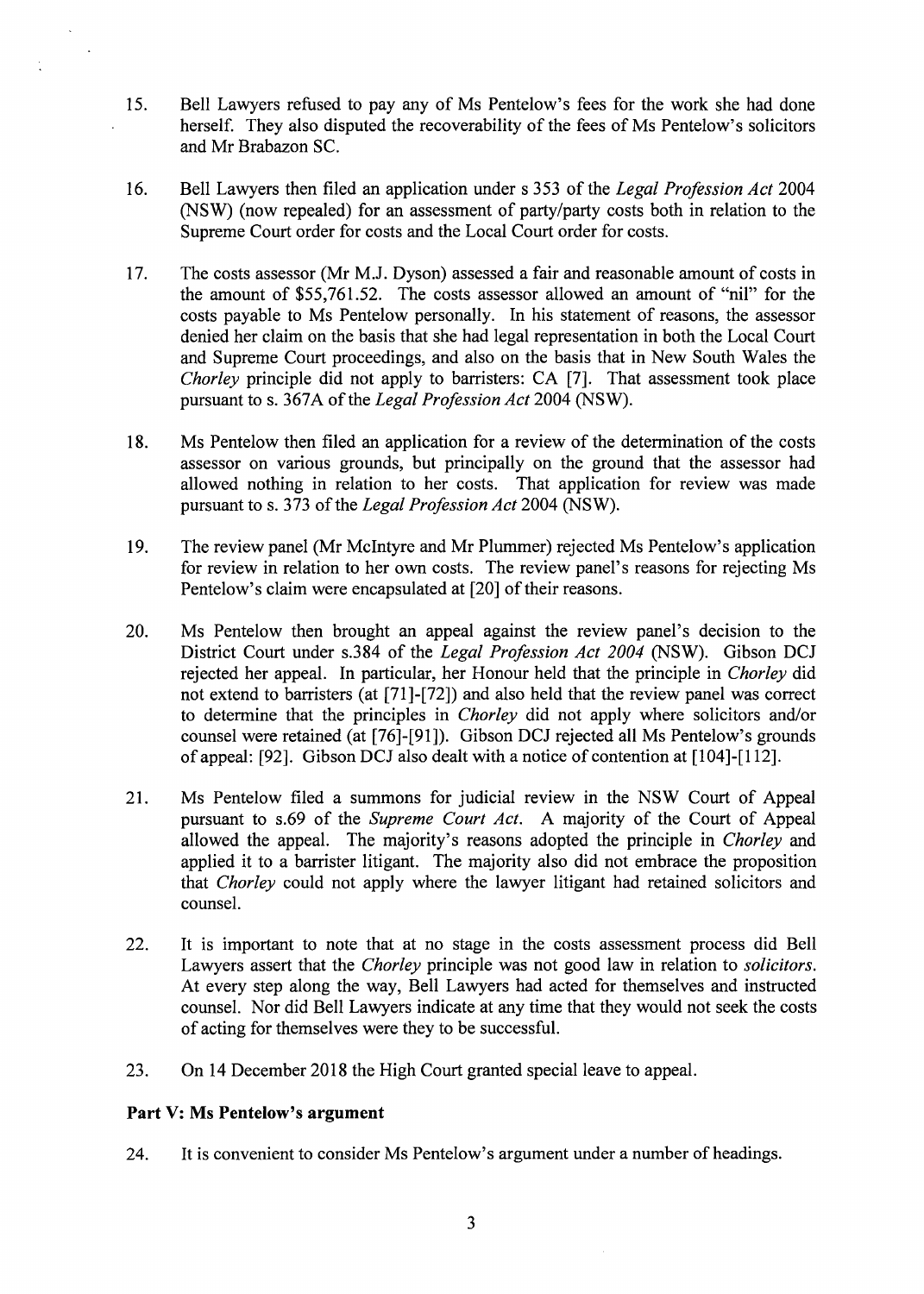### (i) **Background**

- 25. The history of the *Chorley* principle goes back more than 130 years. Prior to the passing of the *Judicature Acts* in the 1870s the practice had been adopted in the common law courts and was referred to in the practice books. Reference is made to a number of these works in *Chorley* at pp.458, 458 (Div Ct); pp.873, 874 (CA) and in *Pennington v Russell [No 2]* (1883) 4 NSWR 41 at 43, 46<sup>2</sup>: *Archbold's Practice* (13<sup>th</sup>) ed) p.82; *Dixon's Lush's Practice* (3<sup>rd</sup> ed) p.896; *Chitty's Archbold's Practice* (12<sup>th</sup> ed) p.80; *Pulling's Law of Attornies* (3rd ed) p.267; *Archbold's Practice* (2nd ed) p.65; *Archbold's Practice* (all editions from 1st to 1883).
- 26. It was also the "uniform practice" in the Court of Chancery: see *Chorley* at 457; *In Re West* 14 Jur 997.
- 27. As a result of the *Judicature Acts,* the various Chancery practices in relation to costs were adopted. This legislation "marked the prevalence of equity practice and procedure with respect to costs over the brutal simplicities which had attended such matters in the courts of common law": *Oshlack v Richmond River Council* (1998) 193 CLR 72, at [34]-[35]. The *Judicature Act* provisions were the ultimate source of the statutory provision now found in s.98 of the *Civil Procedure Act* 2005 (NSW) which superseded s.76 of the *Supreme Court Act* 1970 (NSW). Section 98(1)<sup>3</sup> provides as follows:

Subject to rules of court and to this or any other Act:

- (a) costs are in the discretion of the court, and
- (b) the court has full power to determine by whom, to whom and to what extent costs are to be paid, and
- ( c) the court may order that costs are to be awarded on the ordinary basis or an indemnity basis.
- 28. "Costs" are defined ("[i]n this Act") in s.3(1) as follows:

"costs", in relation to proceedings, means costs payable in or in relation to the proceedings, and includes fees, disbursements, expenses and remuneration.

## (ii) *London Scottish Benefit Society* v *Chorley* **and the position in the UK**

- 29. The correctness of the established practice came before a Divisional Court (Denman, Manisty and Williams JJ) in 1884 in *London Scottish Benefit Society v Chorley* (1884) 12 QBD 452. That court affirmed the practice. The Court of Appeal (Brett MR, Bowen LJ, Fry LJ) dismissed the appeal: *London Scottish Benefit Society v Chorley*  (1884) 13 QBD 872. The decision by the Master (referred to at p.454) was affirmed. Thus the principle was endorsed by seven judicial officers.
- 30. The facts were that an action was brought by the LSBS against three persons: Chorley, Crawford and Chester. The action was for money had and received as solicitors. The three defendants seem to have been the partners of a firm of solicitors.

<sup>2</sup>In NSW, see also A.G. Saddington, *Taxation of Costs between Parties* (1919) pp.12-14; R. T. Oram and R. J. D. Legg The Law and Practice of the District Court of NSW (1968) at p.171.

<sup>&</sup>lt;sup>3</sup> Similar provisions exist in each of the Australian superior courts: see [39] below.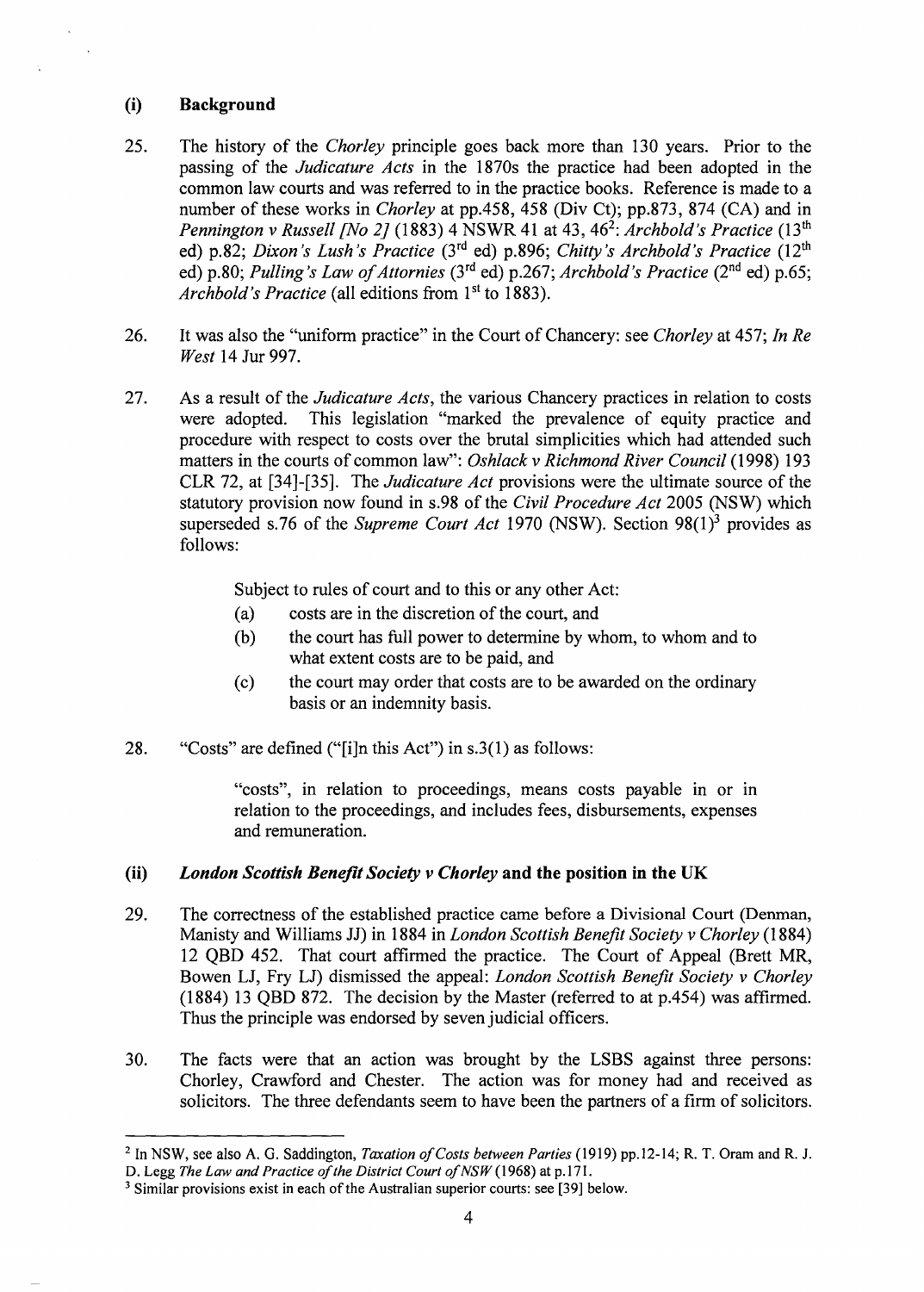Two of the defendants (Crawford and Chester) conducted their own defence and also relied upon the services of a clerk of the firm. It is not clear who represented Chorley. At the trial before Denman J the defendants succeeded and an order for costs was made in their favour. On the taxation of these costs the plaintiff objected "that the defendants, being solicitors, and having appeared throughout the whole of the action as defendants in person, ought not to be allowed any costs other than costs out of pocket, or such costs as they would be entitled to if they were non-professional men" (p.452). The Master (p.452) "overruled the objection saying that, in his experience, of forty years, it had always been the practice to allow to solicitors who sued or defended in person and who obtained a judgment in their favour, the usual party and party costs, except certain charges for instructions". Accordingly, the Master permitted the solicitors the usual party and party costs, which included remuneration for their own work and (probably) that of a clerk of the firm.

 $\ddot{\phantom{1}}$ 

- 31. Various observations by the Divisional Court and the Court of Appeal are noteworthy. Both courts affirmed the position taken in the common law and chancery practice books and textbooks ( 456, 877). The costs were to be paid because there had been an expenditure of professional skill and labour (460, 877) and professional skill and labour are recognised and could be measured (877). The practice was beneficial to the public (877, 875) and advantageous to the other party because less costs would thus be paid by that other party (457). For example, taking instructions from the client (and matters of a like nature) would not be chargeable (454). The interests of justice supported the rule for various reasons (457). If it were otherwise, a solicitor would simply employ another solicitor (875, 877) which would be more expensive. The notion of "costs should be held fairly to include a reasonable remuneration for that work which, if he did not do it himself, would have had to be done by another solicitor and paid for by his unsuccessful opponent" (455): "[i]f a solicitor does by his clerk that which might be done by another solicitor, it is a loss of money, and not simply a loss of time, because it is work done by a person who is paid for doing it" (875). Further, "it would be absurd to permit a solicitor to charge for the same work when it is done by another solicitor, and not to permit him to charge for it when it was done by his own clerk" (877). It is significant that the costs were said to be a "remuneration" (455). Likewise, it is stated that "such legal costs are to be treated as expenses" (877).
- 32. *Chorley* has been consistently followed, applied and noted with approval in the UK: *Bidder v Bridges* [ 1887] WN 208; *H To/putt & Co Ltd v Mole* [1911] 1 KB 836 esp. at 839; *Reedv Gray* [1952] Ch 337 esp. at 350-351; *Bucklandv Watts* [1970] 1 QB 27 esp. at 35G, 37-38; *R v Boswell* [1987] 1 WLR 705 esp. at 710-711; *Stubblefield v Kemp* [2001] 1 Costs LR 30; *Malkinson v Trim* [2003] 1 WLR 463; *Boyd & Hutchinson v Joseph* [2003] 3 Costs LR 358; *R (Bar Standards Board) v Disciplinary Tribunal* [2015] 1 WLR 2778; *R (Bar Standards Board) v Disciplinary Tribunal*  [2016] 1 WLR 4506; *Shackleton & Associates Limited v Shamsi* [2017] 2 Costs LO 169; *Robinson v EMW Law* [2018] 4 Costs LO 477; *EMW Law v Halborg* [2018] 1 WLR 52.
- 33. In these cases (and in others noted at [36]-[37], [40]-[41] and [83] below) the principle has been extended beyond the circumstances in *Chorley* to many other situations.'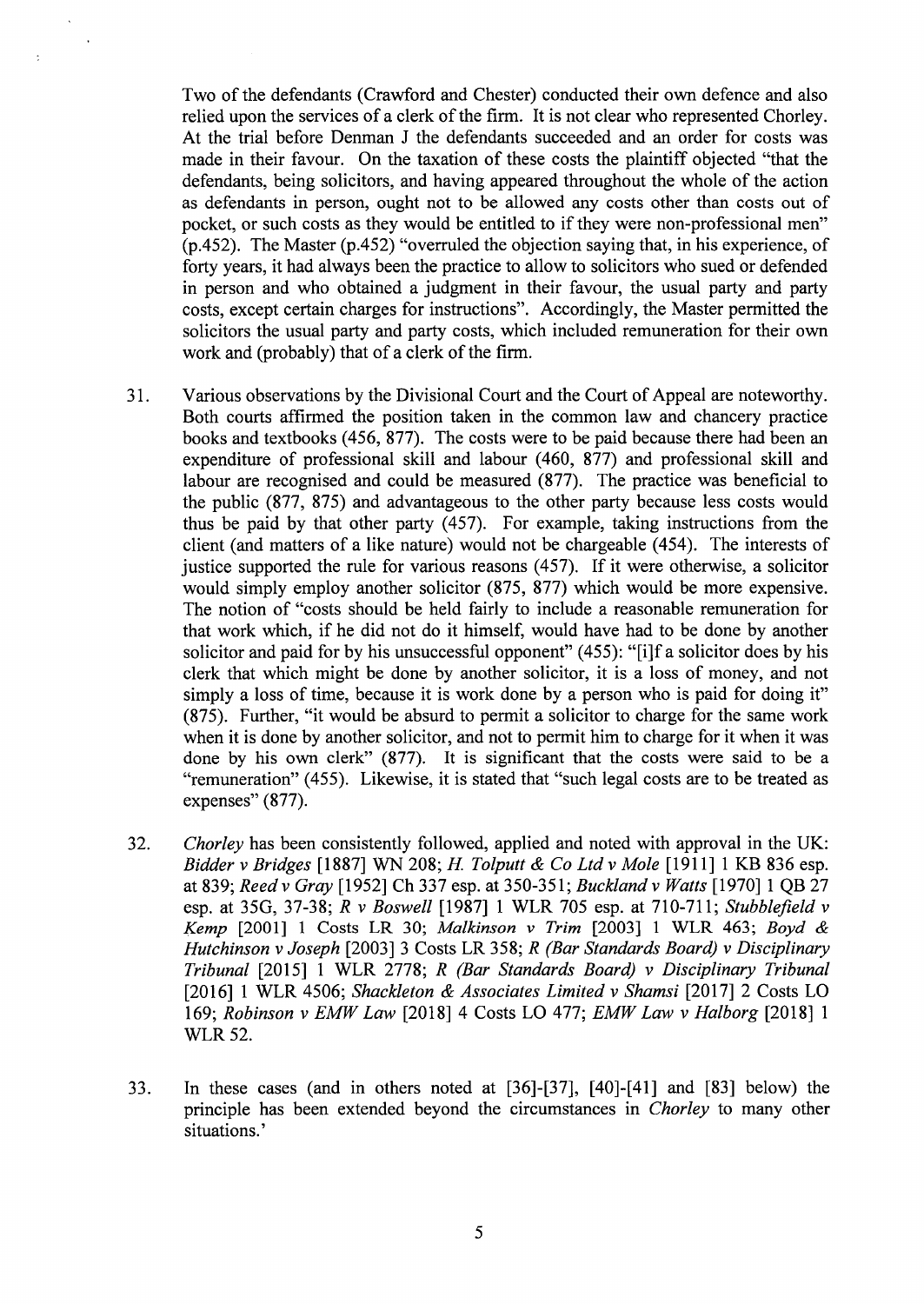#### **(iii) The** *Chorley* **principle in Australia**

 $\ddot{\phantom{a}}$ 

- 34. Even before *Chorley* was decided, Faucett Jin the NSW Supreme Court had adopted the rule of practice in *Pennington v Russell [No 2]* (1883) 4 NSWR 41.
- 35. In *Guss v Veenhuizen [No 2]* (1976) 136 CLR 47, Gibbs ACJ, Jacobs J and Aickin J followed the *Chorley* principle referring to it repeatedly as a "rule of practice" (pp.51- 53) and as "well established" (p.51) and "long established" (p.53). These justices interpreted "costs" in accordance with that established rule of practice. Mason and Murphy JJ dissented (on another issue) and did not address the rule of practice in any respect. Neither the Federal Parliament nor the High Court (despite a recent revision of the Rules) has seen fit to alter the effect of this decision.
- 36. In NSW *Chorley* has been accepted as correct (and "costs" construed conformably) by the CA: *Cachia v Hanes* (1991) 23 NSWLR 304 (CA); *Atlas v Kalyk* [2001] NSWCA 1 0; *Khera v Jones* [2006] NSWCA 85; *Mcllraith v I/kin* [2008] NSWCA 11; *Bechara v Bates* [2016] NSWCA 294; *Coshott v Spencer* [2017] NSWCA 118. It has also been adopted at first instance: *Pennington v Russell [No 2]* (1883) 4 NSWR 41; *Martin v Armstrong* (1916) 33 WN (NSW) 50; *Mcllraith v Ilkin* [2007] NSWSC 1052; *Ada Evans v Santisi* [2014] NSWSC 538; *McMahon v John Fairfax (No 8)*  [2014] NSWSC 673. Again, these cases involve a variety of different circumstances.
- 37. *Chorley* has also been accepted as correct (and "costs" construed conformably) in all of the other Supreme Courts within Australia ( except the Northern Territory where no case has fully addressed the issue) and in the Federal Court and Family Court. In Victoria see the Full Court in *Ogier v Norton* (1904) 29 VLR 536 (Full Ct) and *Wright v Trenchard* (1895) 1 ALR 22; *Brott v Almatrah* [1998] 2 VR 83; *Lake v Municipal Association of Victoria* [2018] VSC 660; *United Petroleum v Herbert Smith Freehills* [2018] VSC 501. In Western Australia see the Full Court in *Saia v Bennett* [2014] 46 WAR 301 (FC). In Queensland see the CA in *Rogers v Roche*  [2017] QCA 145; *Hawthorne Cuppaidge & Badgery v Channell* [1992] 2 Qd R 488; *Hydrofibre Pty Ltd v Australian Prime Fibre [No 4]* [2013] QSC 247; *Tolteca Pty Ltd v Lilias & Loe!* [2015] QSC 148. In Tasmania see *Burnett v Fitzgerald* [2017] Tas SC 35. In the ACT see *Islam v Director-General* [2018] ACTCA 41; *GBTv Scott* (1994) 116 FLR 266; *DP v Law Society of the ACT* [2006] ACTSC 61 (Full Ct). In South Australia see *Strachan Thomas v Clough* [1999] SASC 298; *Steicke v Connolly*  [2017] SASC 99; *Legalese Pty Ltd v Gregory* [2018] SASC 58. The Full Federal Court has also followed suit: see *Waller v Freehills* (2009) 177 FCR 507; *Secretary Department of Foreign Affairs v Boswell* (1992) 39 FCR 2881. See also *Cashman & Partners v Human Services* (1995) 61 FCR 301; *A&D Douglas Pty Ltd v LPMPL*  [2006] FCA 690; *Re New Tel* [2008] FCA 1084; *University of WA v Gray* [2009] 180 FCR 483; *Bashour v ANZ* [2017] FCA 163. In the Full Court of the Family Court and the Family Court, see *Stewart & Stewart* [2017] FamCAFC 67; *Redmond & Redmond*  [2014] FamCAFC 55; *Masters (Deceased) & Parsons* [2017] FamCA 391. Again, these cases cover many different circumstances.
- 38. It is clear that in Australia the *Chorley* principle (and the cognate meaning of "costs") is well-established, well-known and accepted in the superior courts. It is referred to in all the practice books. It has been the practice in NSW since at least 1883 and in Victoria since 1895. And although reform and review of costs regimes have been frequently considered by the various Law Reform Commissions, legislatures and Rule Committees, no legislature within Australia or any Rule Committee for any superior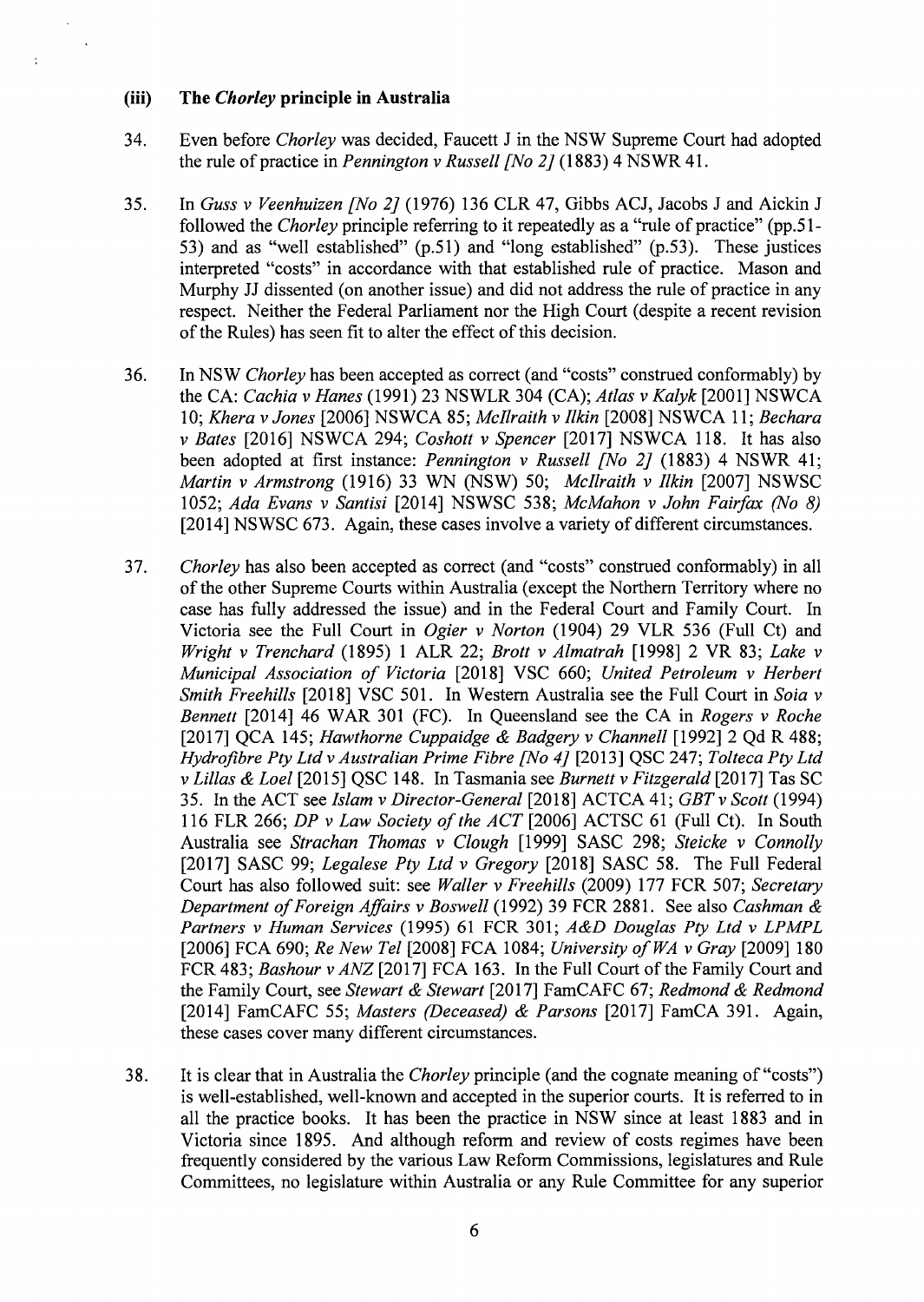court has seen fit to abrogate the rule, despite having power to do so<sup>4</sup> (because it is a "rule of practice": *Guss* pp.51-53 and relates to "costs").<sup>5</sup>

39. Further, in each jurisdiction, the current costs provision for each superior court was enacted or promulgated after *Chorley* and, in a number of cases, after *Guss:* see *Judiciary Act* 1903 (Cth) s 26 (enacted in 1903); *Federal Court of Australia Act* 1976 (Cth) s 43 (enacted on 9 December 1976, judgment in *Guss* having been delivered on 15 November 1976); *Family Law Act* 1975 (Cth) s 117(2) (enacted in 1975); *Civil Procedure Act* 2005 (NSW) s 98; *Supreme Court Act* 1986 (Vic) s 24 (enacted in 1986); *Civil Proceedings Act* 2011 (Qld) s 15; *Supreme Court Act* 1935 (SA) s 40 ( enacted in 1935); *Supreme Court Civil Procedure Act* 1932 (Tas) s 12 ( enacted in 1932); *Supreme Court Act* 1935 (WA) s 37 (enacted in 1935); *Court Procedures Rules* 2006 (ACT) r 1721(1); *Supreme Court Rules* 1987 (NT) r 63.03(1) (inserted in 1988).

### **(iv) Other Common Law Jurisdictions**

 $\ddot{\phantom{a}}$ 

- 40. In New Zealand the Supreme Court adopted *Chorley* in *McGuire v Secretary for Justice* [2018] NZSC 116 and held at **[88]** that any reform of the principle was a matter for the legislature or Rules Committee. Chorley had earlier been adopted in other NZ cases: see, for example *Hanna v Ranger* [1912] NZLR 159; *Brownie Willis v Shrimpton* [1998] 2 NZLR 320 at 327 (CA).
- 41. In Canada, *Chorley* has been accepted as good law. See *Johnston v Ryckman* (1903) 7 OLR 511; *Lalancette v Walford* [1927] 4 DLR 642; *Endicott v Halliday* (1982) 28 CPC 114; *Wright and McTaggart v Soapak Industries* (1990) 75 OR (2d) 394; *Jaffe v Dearing* (1992) 7 CPC (3d) 225; *Fellowes, McNeil v Kansa General* (1997) 37 OR (3d) 464; *Gunning Estate v Abrams* [1997] OJ No 4364; *Jouppi v Guy* [1997] OJ No 2170; *Dechant v Law Society of Alberta* (2001) 203 DLR (4<sup>th</sup>) 157 (Alberta CA)<sup>6</sup>; *Fong v Chan* (1999) 181 DLR (4<sup>th</sup>) 614 (Ontario CA).<sup>7</sup>
- 42. In *Hong Kong* the principle in *Chorley* has been applied in *Lee Chan Cheng Solicitors v Yung Mei Chun* [2004] HKCFI 349. In Singapore a rule of court (0 59 r 18A) provides that all litigants in person may be awarded costs.

## **(v) The case for** *Chorley, Guss* **and the current interpretation of "costs"**

- 43. The case for maintaining the principle in *Chorley* (and the cognate interpretation of "costs") is strong.
- 44. The *Chorley* principle has existed for over 130 years. And references to the principle in the practice books go back well beyond 1884.
- 45. The principle has been adopted in every Australian jurisdiction (except the Northern Territory): the superior courts have interpreted "costs" in legislation as incorporating the principle. And it is also good law in Canada, NZ and the UK.

<sup>4</sup>In NSW, see *Civil Procedure Act* s.9(2) and Schedule 3 clauses 1 (procedure and practice) and 18 (matters relating to costs).

*<sup>5</sup>*In NSW the rule was expressly referred to in the rules from 1972 to 1993: *Cachia* p.412 footnote 38.

<sup>6</sup> Leave to appeal to Supreme Court of Canada refused on October 4, 2001.

<sup>7</sup> However, it should be noted that in Canada all common law jurisdictions now permit all successful selfrepresented litigants to be awarded similar costs: see *Hope v Pylypow* (2015) 384 DLR (4<sup>th</sup>) 255 at [62].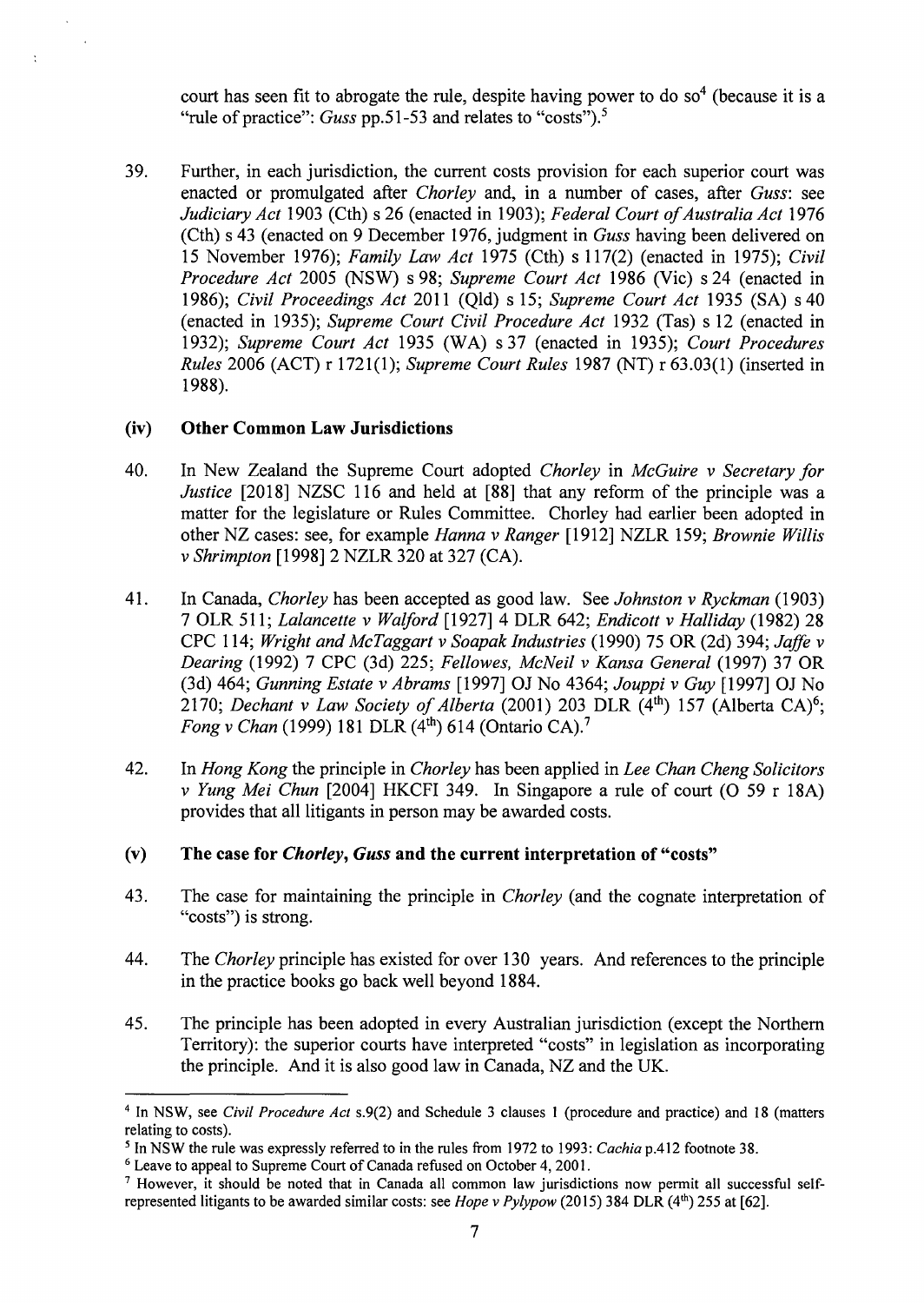- 46. When the issue came before this Court in *Guss,* the principle was unequivocally endorsed by Gibbs ACJ, Jacobs and Aickin JJ (without criticism by Mason and Murphy JJ).
- 47. Multiple factors suggest that the correctness of the decision in *Guss* should not be reopened (let alone overruled):
	- (i) it has stood for over 40 years: *Geelong Harbour Trust v Gibbs* (1970) 122 CLR 504 at 518 (McTieman and Menzies JJ), 518 (Kitto J);
	- (ii) it cannot be suggested (and the appellant does not suggest) that *Guss* is "clearly wrong" or "manifestly wrong": *AG (NSW) v Perpetual Trustee* (1952) 85 CLR 237,266; *Queensland v Commonwealth* (1977) 139 CLR 585 at 624; *Australian Agricultural Co v FEFAA* (1913) 17 CLR 261, 278-279; *The Tramways Case [No 1]* (1914) 18 CLR 54, at 58 ("only when the decision is manifestly wrong");
	- (iii) there was no dissenting judgment in *Guss* on this question: the judgment of Mason and Murphy JJ goes off on another issue and does not discuss the *Chorley* principle;
	- (iv) there was no difference of opinion among the justices in *Guss* who adopted the principle: *John v FCT* (1989) 166 CLR 417, 438-439; *lmbree v McNeilly*  (2008) 236 CLR 510, 526 [45];
	- (v) *Guss* is part of a "stream of authority" in Australia and elsewhere which has endorsed the principle: *Victoria v Commonwealth* (1957) 99 CLR 575 at 615- 616 (Dixon J); *Queensland v Commonwealth* (1977) 139 CLR 585, at 630; *A-*G *v Perpetual Trustee* (1952) 85 CLR 237, at 244;
	- (vi) the *Chorley* principle adopted in *Guss* has been adopted in many (indeed all the principal) common law jurisdictions: *Ross Smith v Ross Smith* [1963] AC 280,307,321;
	- (vii) the adoption of the *Chorley* principle in *Guss* has not led to any inconvenience and certainly not considerable inconvenience: *lmbree v McNeilly* at [45], *John v FCTat* 438-439; nor does the appellant point to any inconvenience;
	- (viii) *Guss* involved the construction of a word ("costs") in a statutory provision: the construction of a statute of doubtful meaning laid down and accepted for a long period of time should not be altered unless the Court can say positively that it is wrong and productive of inconvenience: *Hanau v Ehrlich* [1912] AC 39, at 41; *Bourne v Keane* [1919] AC 815, at 874;
	- (ix) *Guss* has been accepted by legislatures and Rule Committees throughout the Commonwealth who have not altered the principle despite knowing of its existence and having the power to do so: *Geelong* 122 CLR at 518, 518-519; *C (A Minor) v DPP* [1996] AC 1, at 28C;
	- (x) any change in the law is a matter which is better left to the legislatures and Rule Committees in the various jurisdictions: *Cachia v Hanes* at 415;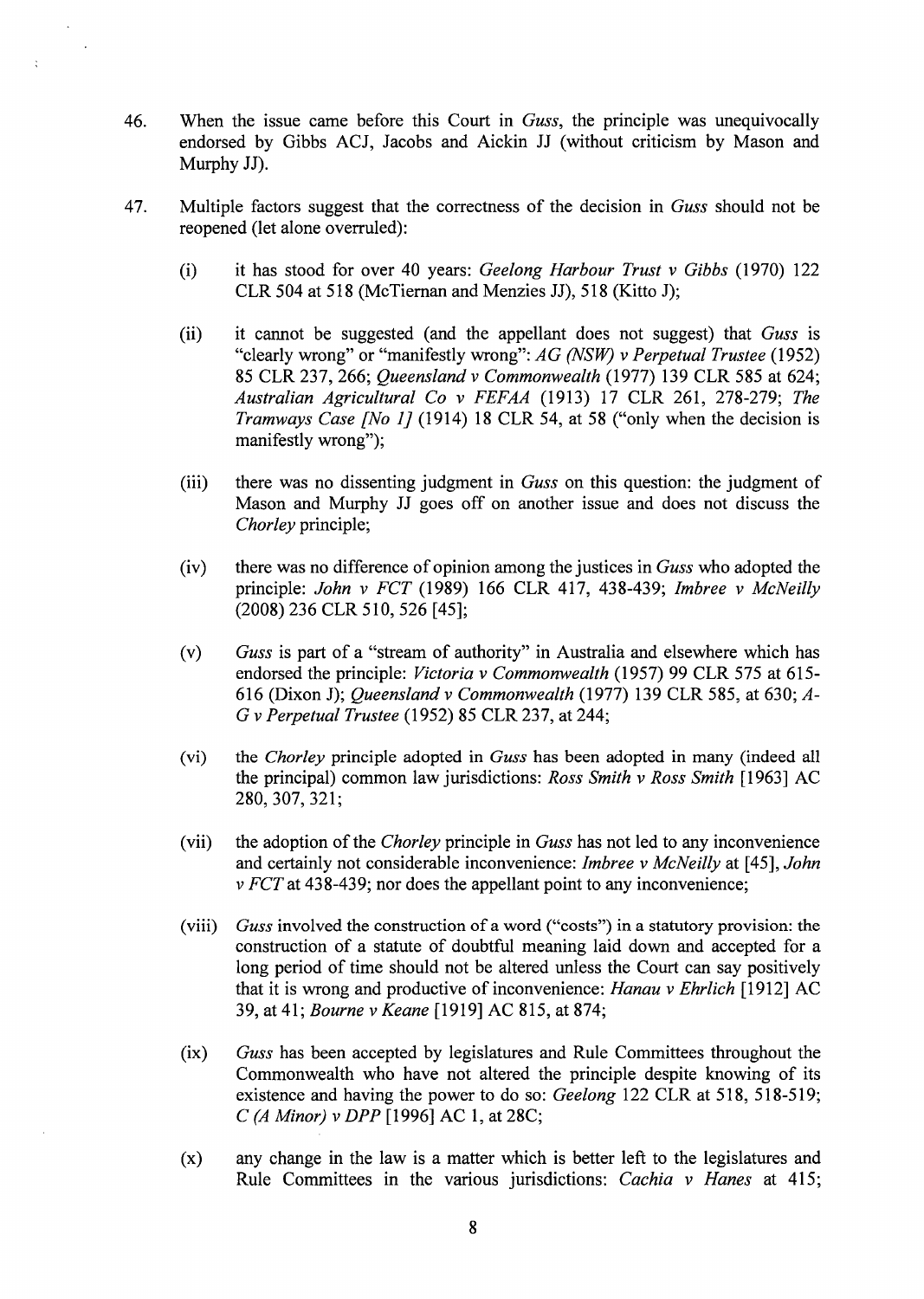*McGuire vSecretaryforJustice* [2018] NZSC 116 at **[88];** *Re Collier* [1996] 2 NZLR 438, at 441; *Joint Action v Eichelbaum* [2018] 2 NZLR 70, at **[8];**  *McGuire* [2018] 3 NZLR 71, at [70];

(xi) in determining whether to overrule *Guss* this Court would need to consider all of the situations where the rule is applied: the Court is both ill-equipped to do so and unable to deal with all of these situations in its judgment: *Osmond*  [1984] 3 NSWLR 447, at 474; *Cachia* at 415; *Jones* [1972] AC 944, at 1025;

 $\ddot{\phantom{1}}$ 

 $\ddot{\cdot}$ 

- (xii) the NSW Parliament has not seen fit to change *Guss* by legislation despite passing legislation on the issue after this Court's decision: *Geelong* at 518 per Kitto J;
- (xiii) the decision does not conflict with "well established principle" *(AG v Perpetual Trustee* (1952) 85 CLR 237, at 243-244; *Queensland v Commonwealth* at 620, 630) but applies a "well established" principle *(Guss* at p.51);
- (xiv) review of the principle has (or may have) consequences beyond the precise question decided which are difficult to foresee: *Steadman v Steadman* [1976] AC 536, at 542C;
- (xv) if any change in the relevant principles is to be made it would be better that that change be made as part of a review of the whole field (viz costs for litigants in person and associated matters): *Myers v DPP* [1965] AC 1001 at 1021-1022.
- 48. Turning to s.98 of the *Civil Procedure Act 2005* (NSW) (set out at [27]) above, the NSW Parliament must be taken to have been aware in 2005 of the *Chorley* principle, the decision in *Guss,* the many cases in NSW (and elsewhere) which have adopted *Chorley* (and *Guss)* and the references to those principles in the local (and other) practice books and textbooks. The NSW Parliament must also have been aware that s.76 of the *Supreme Court Act* 1970 (NSW) (the predecessor of s.98) had been interpreted as incorporating the *Chorley* principle. And yet, in enacting s. 98, the NSW Parliament did not abrogate the principle in *Chorley.* The NSW Attorney-General in his Second Reading Speech for the *Civil Procedure Act* said that the clause which became s.98 simply carried over the earlier provision (s.76) in relation to costs. Nor has the Rule Committee abrogated the principle despite clearly having the authority to do so: *Civil Procedure Act* s.9(2) and Schedule 3 clauses 1 and 18.
- 49. Further, it should be assumed that the word "costs" in s. 98 is used by the NSW legislature with its established technical legal meaning (thus incorporating the principle in *Chorley).*
- 50. Moreover, in s.3 of the *Civil Procedure Act* the NSW legislature expanded the definition of "costs" so that it "includes" not only costs in the established signification of that word, but also "fees, disbursements, expenses and remuneration". The cases on the *Chorley* principle make it clear that these words encompass costs within that principle: *Chorley* p.455 ("reasonable professional remuneration for that work"), p.877 ("legal costs which the Court can measure are to be allowed, and ... such legal costs are to be treated as expenses necessarily arising from the litigation"; "the costs claimed ... ought to be allowed, because there is an expenditure of professional skill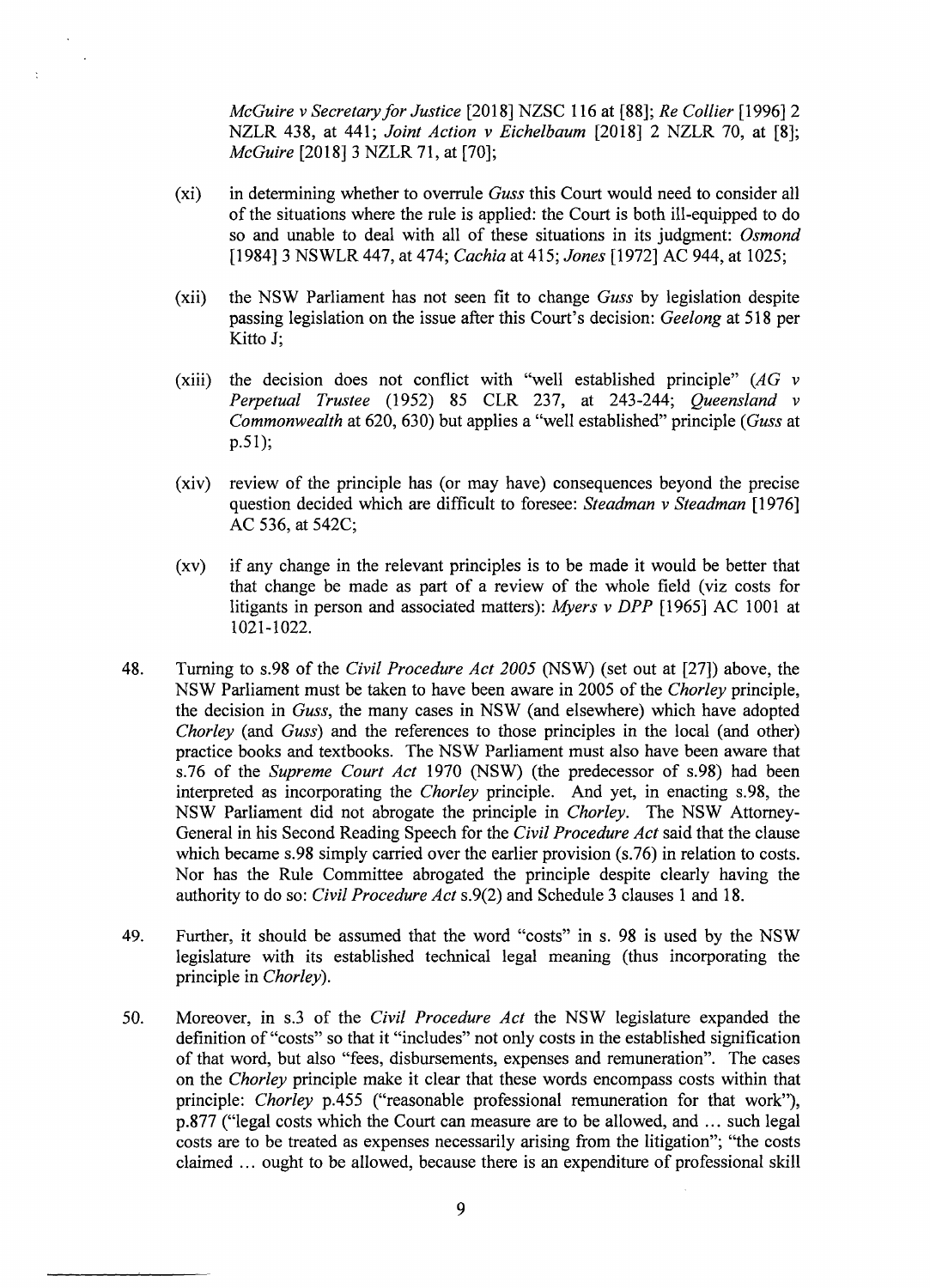and labour"); *Cachia v Hanes* (HCA) at 410 ("reimbursement for work done ... by a practitioner or practitioner's employee") at 413 ( costs are "intended to cover remuneration for the exercise of professional legal skill" citing Sir Gordon Willmer), 409 ( costs "in the conventional sense" are "remuneration for work performed by a solicitor or a solicitor's clerk"); *Cachia* (1991) 23 NS WLR 304, at p.317 ("[i]n this definition fees, charges and remuneration refer to remuneration for the exercise of professional legal skill"). See also *Buckland v Watts* [1970] 1 QB 27, at 35G ("remunerated for his professional services"), 37G ("costs" is a word "intended to cover remuneration for the exercise of professional legal skill"), 38B ("remuneration for the exercise of a professional legal skill"). It may be reasonably assumed that the NSW legislature and the Rule Committee were aware of this case law. Moreover, if the legal work is done by qualified practitioners, it is only fair that it should be reasonably remunerated.

- 51. The *Chorley* principle also advances the public policy of reducing legal costs. As a number of cases note, the costs payable to a lawyer litigant are confined to "necessary" costs and would not include various costs which would be payable if another lawyer were retained (e.g. the costs of conferring with the client). Thus, the principle reduces the costs which the losing party would otherwise pay, which is in the public interest.
- 52. Finally, as this court has noted in a very similar context ( *Cachia* at 415), any change in the *Chorley* principle would be more appropriately dealt with by the NSW Supreme Court Rule Committee (or the Parliament) which could "inform itself adequately of the reasons for and against such a change and no doubt it would be able to do so in a way in which a judge or court cannot" (ibid). That is the view which has been adopted by the NZ Supreme Court in 2018: *McGuire* at **[88].** Those observations have even greater force when one recalls that the principle in *Chorley* operates in a large number of different factual situations, each of which would need to be considered and dealt with if any alteration were proposed. Similarly, the NSW Supreme Court is in a better position than this Court to determine whether its rules of practice should be altered or abrogated: this court does not know the reasons for the various NSW costs rules or how they are related to each other.
- 53. In the alternative, it is submitted that if the "rule of practice" (as it is eight times described in *Guss* at pp.51-53) in *Chorley* is to be altered or abrogated that change should only operate prospectively. In *McKinney v R* (1991) 171 CLR 468, this Court created a new rule of practice "which will operate for the future" (476) that is "in future cases" (478). Similarly in *Connelly v DPP* [1964] AC 1254 Lords Reid, Devlin and Pearce dismissed an appeal in a case where the existing practice had been followed but stated that the existing practice was flawed and should be replaced by another practice for the future: see pp.1296, 1360-1361, 1368. Lord Devlin (with whom Lords Reid and Pearce agreed) noted that a rule of practice was different from a rule of law: "[w]hen declared by a court of competent jurisdiction, the rule [of practice] must be followed until that court or a higher court declares it to be obsolete or bad or until it is altered by statute"  $(p.1361)$ .<sup>8</sup>

<sup>8</sup>Compare also the approach adopted in *Bropho v Western Australia* ( 1990) 171 CLR 1.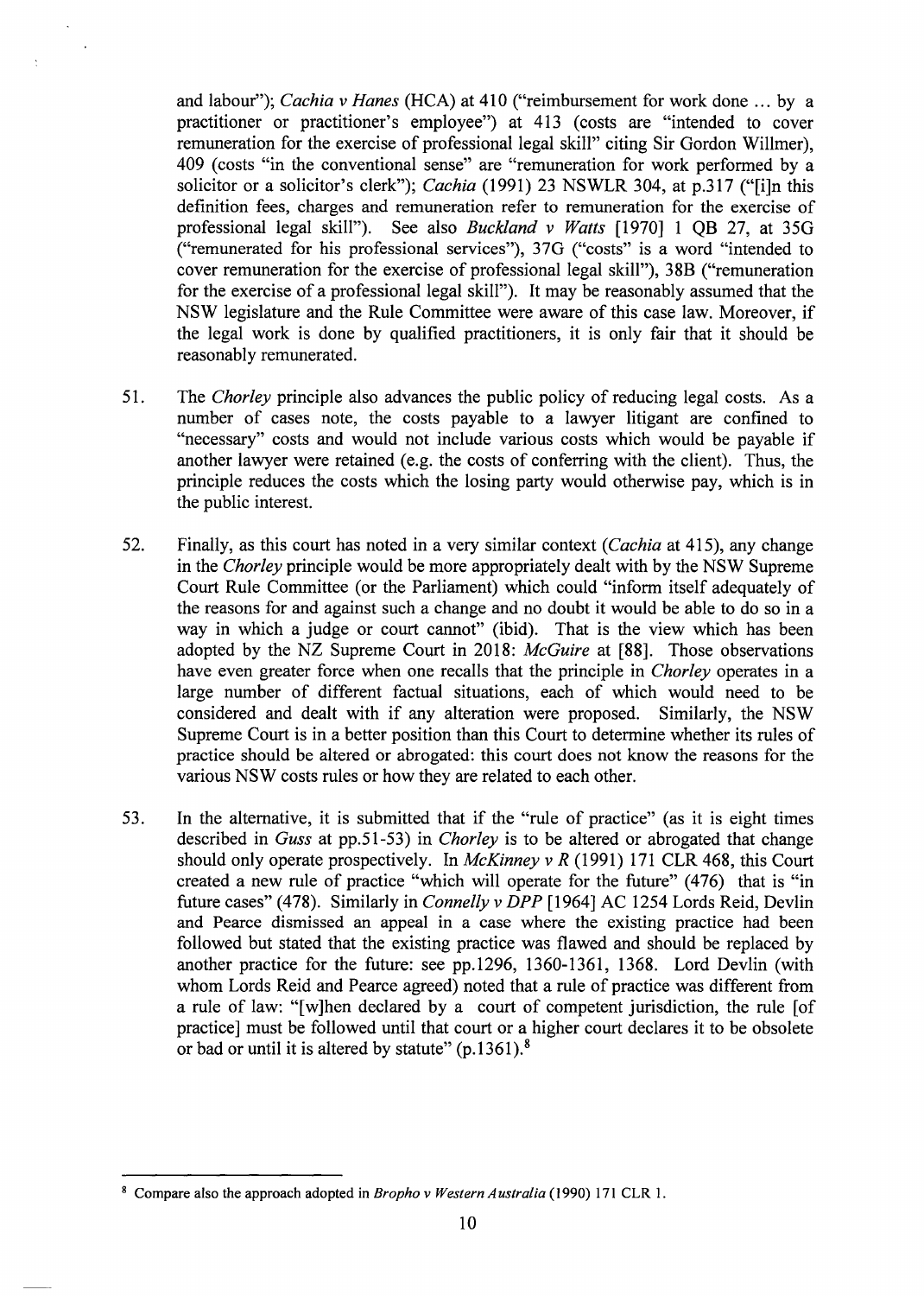#### **(vi)** *Cachia v Hanes*

 $\overline{ }$ 

- 54. Before dealing with the appellant's arguments it is convenient to make some observations about *Cachia v Hanes* (1994) 179 CLR 403. In that case, the issue was whether a non-lawyer litigant in person entitled to "costs" could recover as part of those costs compensation because he "had lost money from his consulting practice in defending the case" (p. 408). Mr Cachia asserted that he was entitled to Mr Cachia asserted that he was entitled to "compensation for the loss of his time spent in the preparation and conduct of his case and for out of pocket expenses, being travelling expenses, associated with the preparation and conduct of his case" (p.408).
- 55. This was a very difficult argument for Mr Cachia. It had been clear since the time of Sir Edward Coke that costs extended "to all the legal costs of the suit but not to the costs and expenses of his travell and losse of time": *Second Part of the Institutes of the Laws of England* (1797) p.288 (cited in *Chorley* at 876-877, *Cachia* at 411). The established meaning of "costs" in the case law did not include for *any* litigant (including lawyers) compensation for money they would have earned if they had not been engaged in defending or prosecuting the case.
- 56. In order to attempt to surmount these difficulties, counsel for Mr Cachia seems to have relied on *Chorley* as an example of a litigant recovering compensation for loss of his time. He then submitted that there was no reason to distinguish between a lawyer and a non-lawyer as litigants in person and that the same rule should apply to both. Counsel for the respondent does not seem to have disputed Mr Cachia's characterisation of *Chorley* as an exception to the general rule that litigants in person do not recover compensation for loss of their time, but did submit that there was "no easy standard for the determination of the loss of earnings of a lay litigant, because the loss of earnings of a farmer, an investor and an unemployed person are different" (p. 406).
- 57. In rejecting Mr Cachia's argument the majority justices referred to the principle that "costs" "were never intended to be comprehensive compensation for any loss suffered by a litigant" ( 410-411 ). They referred to the *Chorley* principle as an exception which was "somewhat dubious" but which "serves to emphasize the general rule" (p. 411).
- 58. Subsequent critics of the rule in *Chorley* have seized on these comments as potentially undermining *Chorley* asserting that it has been said to be a "questionable" exception to a general rule that litigants cannot recover as part of their costs compensation for loss of earnings resulting from running a case.
- 59. However, *Chorley* is not an exception to the rule that litigants in person do not recover as part of their costs compensation for loss of earnings resulting from running a case. If that was the basis of *Chorley,* the lawyer's costs would be assessed by evidence valuing the loss of opportunity by reference to the work which the lawyer would have done if the case had not proceeded. A lawyer who recovers *"Chorley*  costs" does not get compensation based on a lost opportunity to engage in other legal work (which may require extensive evidence). Rather, remuneration is recovered (according to well known standards) for the exercise of professional skill: see *Guss*  pp.51-53 ("professional costs", "professional skill and labour"); *Buckland* p.35O ("remunerated for his professional services"), 37O-H ("costs" intended "to cover remuneration for the exercise of professional legal skill"). This is not loss of opportunity damages but reasonable remuneration for work done on the case.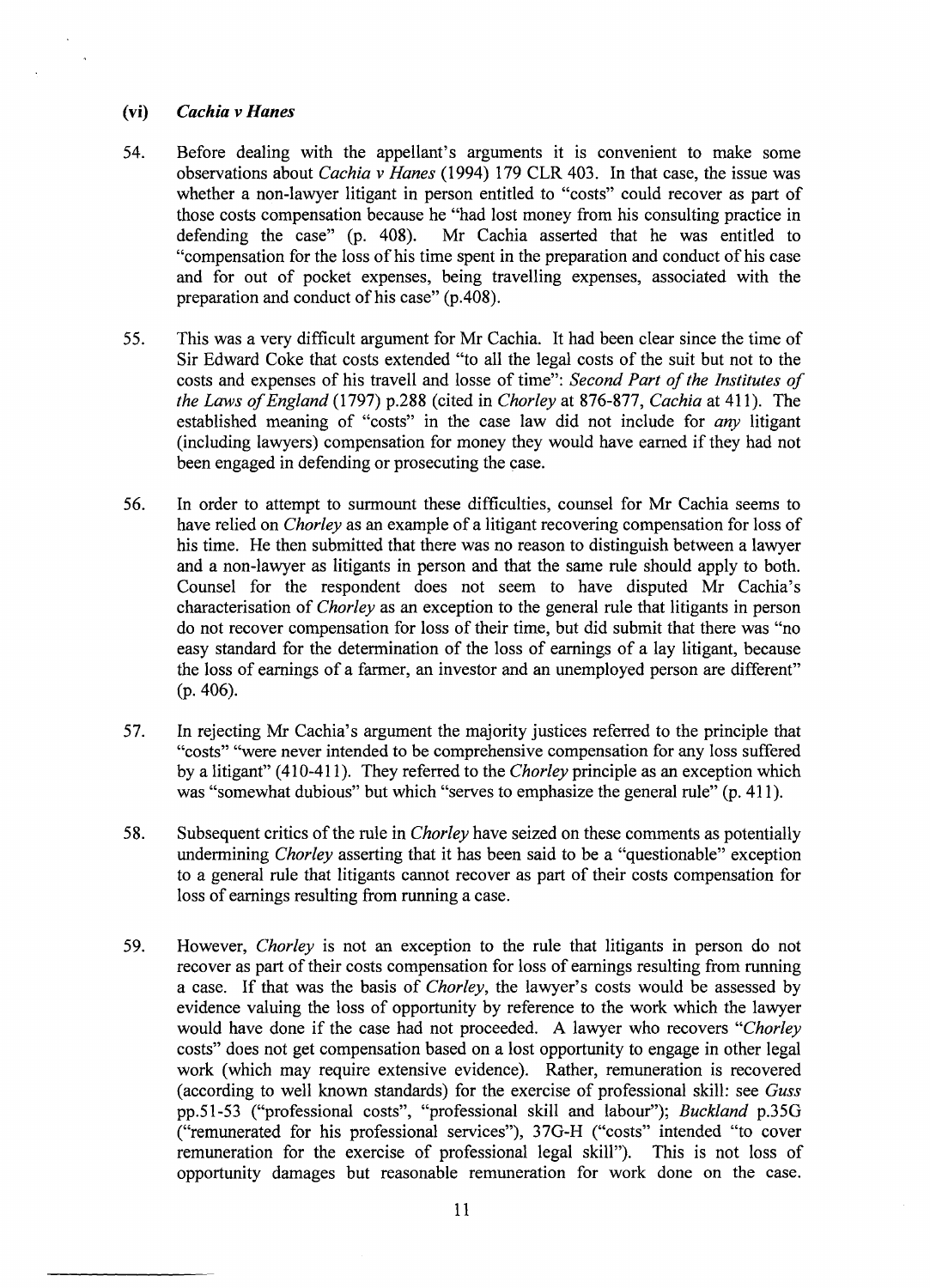Conversely, a non-lawyer litigant in person cannot recover "remuneration for the exercise of a professional skill which he has not got": *Buckland* p.38B. And if it is not truly an exception to the rule of no recovery for loss of earnings there is no basis for describing the *Chorley* principle as an exception which is "somewhat dubious" ( 411) or "questionable" ( 412). In short, the law does not permit *any* litigant to recover as "costs" compensation for loss of earnings caused by the litigation. But a lawyer litigant can recover reasonable remuneration for legal work done on his or her own case, although an unqualified non-lawyer litigant cannot.

#### **(vii) Responses to the Appellant's Arguments**

- 60. The appellant's submissions ("AS") raise five principal arguments in favour of abrogating the *Chorley* principle.
- 61. First, at AS [75](c) the appellant seems to suggest that the word "payable" in the definition of "costs" in s.3 (set out at [27] above) has the effect of ousting the wellestablished principle in *Chorley.* There is no elaboration of this argument.
- 62. This suggestion has substantial difficulties. The appellant points to no case which has held that this is correct (although sometimes judges have briefly noted the argument). And it would seem unlikely that a principle as well-established as *Chorley* would be implicitly ousted by one general word in a definition clause, without any reference to the change in the second reading speech. Indeed, the second reading speech suggests that the meaning of "costs" in s. 76 of the *Supreme Court Act* is simply carried over into the new provision. Consideration of the text of ss.98 and 3 (set out at [27] above) reveals further problems with the argument. Section 98(1)(b) refers to the Court's power to "determine by whom, to whom and to what extent costs *are to be paid* to the party entitled to receive them": the italicised words can only mean payable by the party ordered to pay costs. In light of those words "costs payable" in section 3 will naturally refer to the costs payable by the party ordered to pay costs to the party entitled to receive them. That makes it difficult to construe "costs payable" to mean "costs which a party is obliged to pay to that party's solicitor", which seems to be the construction hinted at by the appellant. Moreover, in some cases a party will not have a solicitor. Further, on the appellant's approach, the notion of "payability" would have to operate in two different ways in s.98: (i) payable by the party ordered to pay costs to the party entitled to receive them; (ii) payable by the [ winning] party to his/her solicitor. In *Guss* the relevant rule of court (Order 71 r 19) expressly referred to "bills of costs and fees which ... are payable to barristers and solicitors" and the Court held that the rule "does not affect the long established rule of practice" in *Chorley:* at 53. Similarly, the NZ Supreme Court in *McGuire* held that the NZ costs rule which referred to "the costs incurred by the party claiming costs" could not have been intended to abrogate the *Chorley* principle because "[i]f this had been the purpose more explicit language would have been used": [66]. Further still, the expanded definition of "costs" in s.3 ("includes") makes it clear that *"Chorley* costs" are included: see [50] above.
- 63. Secondly, at AS [75](b) the appellant suggests that one of the aspects of the rule in *Chorley* which "call[s] for careful consideration" is the status "to be accorded to 'rules of practice' in the context of the primacy of statute".
- 64. As noted at [ 49] above, "costs" is a legal term which has a well-established meaning which includes the principle in *Chorley* and unless the statutory context suggests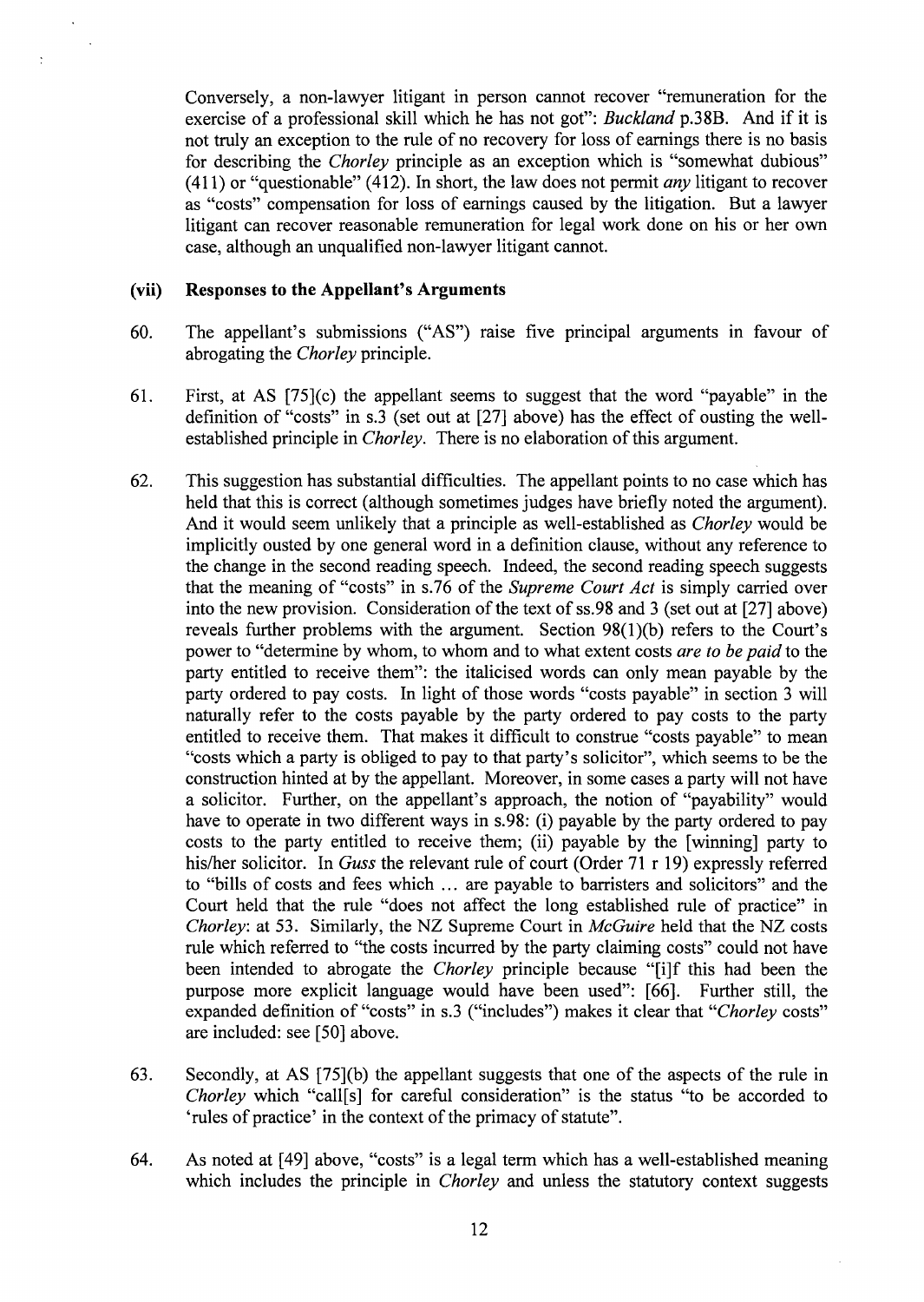otherwise, the word will be assumed to have that meaning. That well-established meaning has been adopted not only by this Court but by every other common law jurisdiction. The NSW Parliament has used "costs" in s.98 of the CPA without manifesting any intention to diverge from the established meaning.<sup>9</sup>

- 65. Thirdly, at AS [77] the appellant submits that the "main rationale" for the *Chorley*  "exception" is that "a solicitor's costs are able to be measured". The appellant then submits that this basis provides weak support for this "exception" because the value of the labour or services of non-lawyers (the subject of the alleged general rule) is just as easily valued (as in quantum meruit cases).
- 66. This argument assumes that there is a general rule that litigants in person cannot recover compensation for the loss of an opportunity to do their usual work caused by involvement in a case, but that there is an exception in favour of lawyers (who may recover such compensation based on the work they would have done if the litigation had not occurred). As noted at [59] above, this is not correct. No litigant (lawyer or otherwise) may claim as part of their "costs" compensation for such a loss of opportunity, which can only be pursued (if at all) as part of a damages case. In truth, recovery by a lawyer for work on their own case is simply "remuneration" for that legal work done by a qualified legal professional: see [50] above. There are wellestablished processes for calculating that amount which have been applied in millions of cases. There is no basis for valuing the work of an unqualified non-lawyer in attempting to perform litigation work, just as there is no appropriate fee for a blacksmith to attempt to repair a watch. An unqualified person simply cannot recover "remuneration for the exercise of a professional skill which he has not got": *Buckland v Watts* [1970] 1 QB 27, at 38B.
- 67. Fourthly, at AS [78] the appellant dismisses as "unconvincing" the rationale that the costs recoverable by a lawyer under the *Chorley* principle are considerably less than those which would be payable by the losing party in respect of the costs of an alternative lawyer. Although the appellant does not dispute that *Chorley* leads to reduced costs, the appellant then states that if a lawyer is self-represented they will not receive "impartial and independent advice".
- 68. This argument does not contest (and is not responsive to) the important point that *Chorley* results in a considerable costs saving to the losing party. Nor does the argument point to any deficiency in the *Chorley* principle. Rather, it suggests that there is a downside to self-representation, *viz,* the absence of any independent legal advice .. That is a criticism of self-representation. It is not a criticism of the *Chorley*  principle. Moreover, in many (perhaps most) cases where *Chorley* costs have been ordered, the lawyer litigant has retained other lawyers who could give independent advice. *Guss* is an example: Mr Hulme QC and Mr Merkel were instructed by Mr Guss (136 CLR at 36). So is the present case: Ms Pentelow retained solicitors and senior counsel. Moreover, even in the unusual situation where a lone sole practitioner acts without the direct involvement of any other lawyer, that lawyer has the benefit of their own legal knowledge and experience and can easily obtain independent legal advice if and when required. Besides, many of these cases are basic debt recovery cases. The appellant's argument amounts to little more than this: the availability of *Chorley* costs *might* make it more likely that a legal practitioner will act alone and (if this occurs) there is a risk that that practitioner *may* not seek independent legal advice.

<sup>&</sup>lt;sup>9</sup> It is noteworthy that in *In Re West* 14 The Jurist 997 Knight Bruce VC noted that "[i]f it shall appear that there is any such practice, I cannot act in contradiction to it": *cursus curiae est curiae lex.*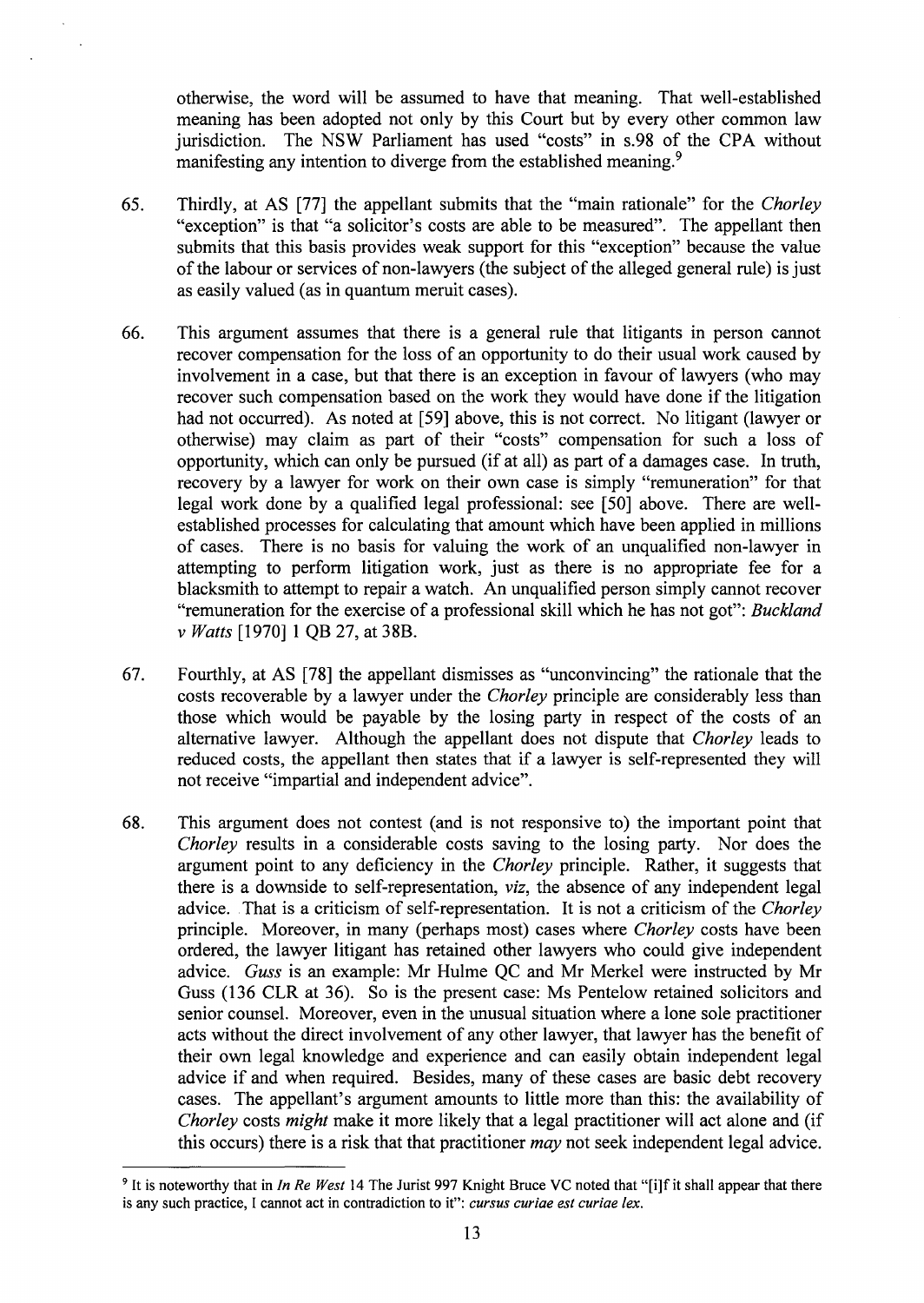That is a very long way from being a powerful argument against the *Chorley*  principle.

- 69. Fifthly, at AS [80] the appellant suggests that *Chorley* amounts to differential (or special) treatment of lawyers.
- 70. However, *Chorley* does not amount to differential or special treatment of lawyers. The costs rules are the same for both lawyer and non-lawyer litigants. Most relevantly, if either a lawyer or non-lawyer litigant is awarded costs that party's legal fees will be paid for (as assessed) by the losing party. The only way the appellant could argue that there is a differential would be if *Chorley* costs were compensation to the lawyer for the lost opportunity of recovering fees for other work. That would create a differential with an ordinary litigant who cannot recover such compensation (see *Cachia v Hanes).* However, that is not how the *Chorley* principle operates: see [59] above. The *Chorley* principle operates on the basis of reasonable remuneration for the exercise of professional legal skill. But a non-lawyer litigant is not entitled to "remuneration for the exercise of a professional skill which he has not got": *Buckland*  p.38B. Although the principles relating to costs operate in theory in exactly the same way for all litigants, it is possible that in a particular case the costs regime will give one of the parties some side-wind gain from the litigation. That is inevitable no matter what regime is in place and does not amount to differential treatment. For example, travel, accommodation, couriers, photocopying and victualling are all ( or may be) accepted costs but there is no unfairness in a party making a profit from assisting (in their own litigation) with such matters.<sup>10</sup> Similarly, one party may recover costs for being a witness (or complying with a notice to produce or similar) which may be quite lucrative when the other party does not. But this is mere happenchance operating (like *Chorley)* in unusual circumstances. The important thing is that the rules are the same for all.
- 71. In addition to these five arguments, the appellant raises three matters said to be relevant to reopening/overruling this Court's decision in Guss:
	- (i) *Guss* does not rest upon a principle that has been carefully worked out in a succession of cases: AS [71], [75];
	- (ii) in *Guss* the existence of the *Chorley* principle "appears not to have been the subject of argument": AS [31];
	- (iii) overruling *Guss* would have "no foreseeable adverse consequences to the administration of justice": AS [79].
- 72. On the issue of re-opening and overruling, Ms Pentelow relies on the various matters noted at [47] above, but responds to the appellant's three arguments as follows.
- 73. As to (i): although there is only one decision of this Court adopting *Chorley* the principle in *Chorley* has been the subject of consideration in scores of cases in all common law jurisdictions and is accepted as good law in all of them. It is part of a long stream of authority and is a well-established principle which has existed for a very long time: see [25], [32], [34]-[37] and [40]-[42] above.

<sup>&</sup>lt;sup>10</sup> Thus a case brought by (or against) Qantas, Hilton Hotels, Federal Express, Law-in-Order or McDonalds may well result in a profit component to the party for providing relevant goods and services which become recoverable as costs.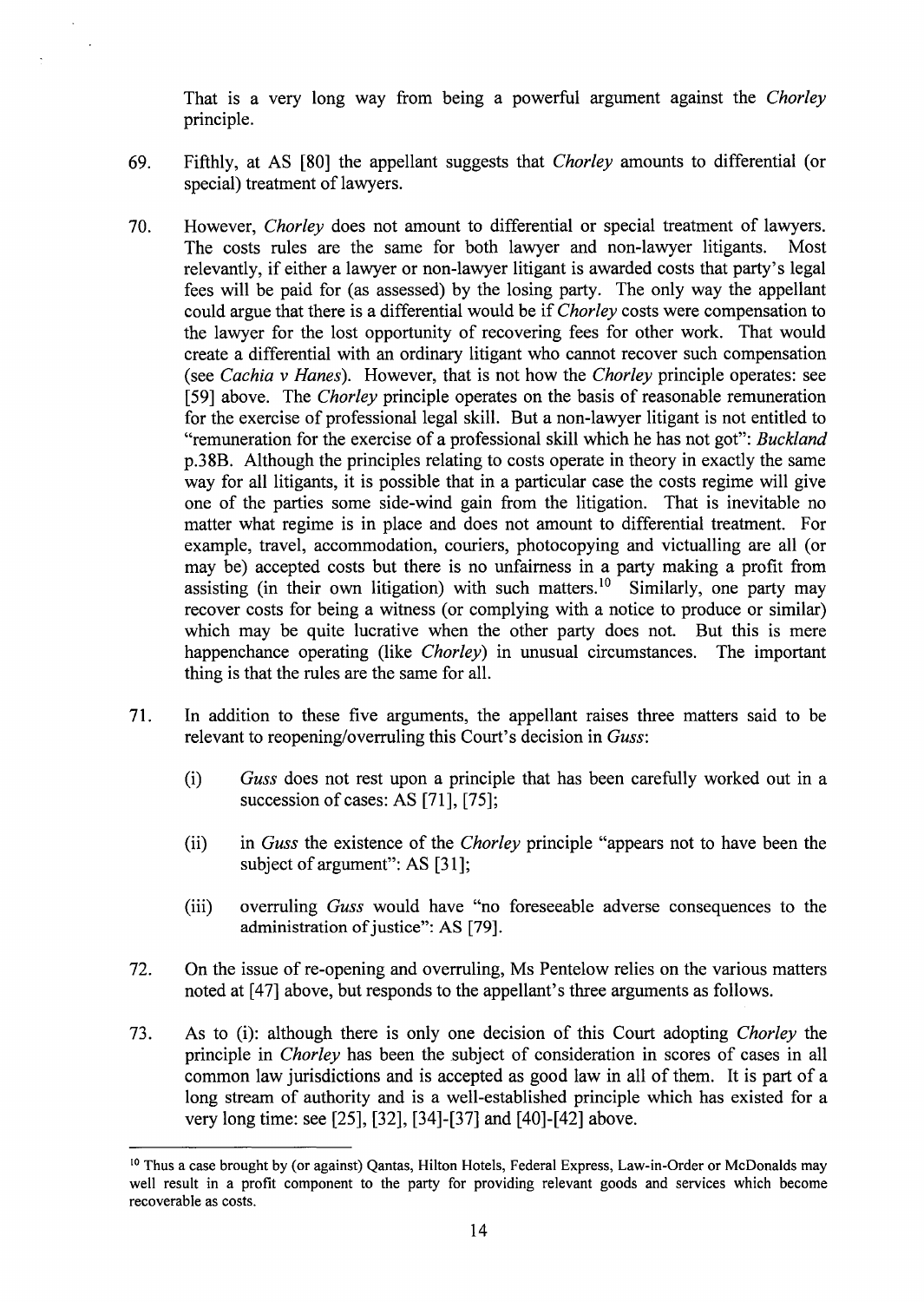- 74. As to (ii): no argument is recorded in the Commonwealth Law Reports for *Guss v Veenhuizen [No 2]* so that it is difficult to know whether counsel raised any argument against the adoption of *Chorley.* That stated, the majority reasoning amounts to an unequivocal acceptance of this principle as both well-established and long established. Nor was there any dissent from the minority on this question.
- 75. As to (iii): the *Chorley* principle is deeply embedded in the statutory and regulatory costs regimes of every superior court in Australia and (most relevantly) in those of the NSW Supreme Court. All of those regimes have been enacted with full knowledge of *Chorley* or *Guss* (or both) and no Australian legislature or Rule Committee has chosen to alter the well-established *Chorley* principle. These regimes are all predicated on the operation of *Chorley* and many aspects of those regimes are interdependent and related. If *Guss* were overruled, the intentions of the various legislatures and Rule Committees are likely to be subverted and the regulatory regimes may be thrown out of kilter. Moreover, it is often the case that overruling a decision/principle may have consequences beyond the precise issue determined which are difficult to foresee: see [47](xiv) above. And the appellant points to no "foreseeable adverse consequences to the administration of justice" from maintaining the current law operating in all Australian jurisdictions and all over the common law world.

## **(viii) Does** *Chorley* **apply to barristers?**

- 76. The second issue which arises on the appeal is, assuming the *Chorley* principle is good law, does it apply to barristers (as the NSWCA held)? See the notice of appeal at [4]. It arises because Ms Pentelow was (and continues to be) a barrister. This issue is noted at AS [2](c) but no submissions are contained in AS in support of this ground (although some reference is made to cases which touch on this issue).
- 77. Australian case law supports Ms Pentelow (and the NSWCA) on this issue: see for example, *Bechara v Bates* [2016] NSWCA 294; *Farkas v North City Financial Services* [2006] NSWSC 1036; *Ada Evans Chambers v Santisi* [2014] NSWSC 538; *Ogier v Norton* (1904) 29 VLR 536 (Full Court): as noted in AS [26]; *Lake v Municipal Association of Victoria [No 2]* [2018] VSC 660. Similarly, Mr Guss had been admitted as a barrister and solicitor of the Supreme Court of Victoria: *Guss* at 48.
- 78. In the UK the *Chorley* principle has been applied in cases involving barristers: see, for example, *R v Boswell* [1987] 1 WLR 705; *Khan v Lord Chancellor* [2003] 1 WLR 2385; *R (Bar Standards Board) v Disciplinary Tribunal* [2015] 1 WLR 2778; *R (Bar Standards Board) v Disciplinary Tribunal of the Council of the Inns of Court* [2016] 1 WLR 4506.<sup>11</sup> In New Zealand, the Court of Appeal in *Joint Action v Eichelbaum* [2018] 2 NZLR 70 held that the principle applied to barristers: [59]-[66]; see also *Brownie Willis v Shrimpton* [1998] 2 NZLR 320 (CA) where it is noted that the principle applies to "a practising barrister and solicitor" (p.327).
- 79. Occasionally, lower courts in Australia have refused to apply the principle to barristers on the basis that if the High Court in *Cachia* has stated that the "exception" as it relates to solicitors is "questionable" that is a sufficient basis for not "extending"

<sup>&</sup>lt;sup>11</sup> In Canada, all litigants in person may now recover remuneration for running their cases.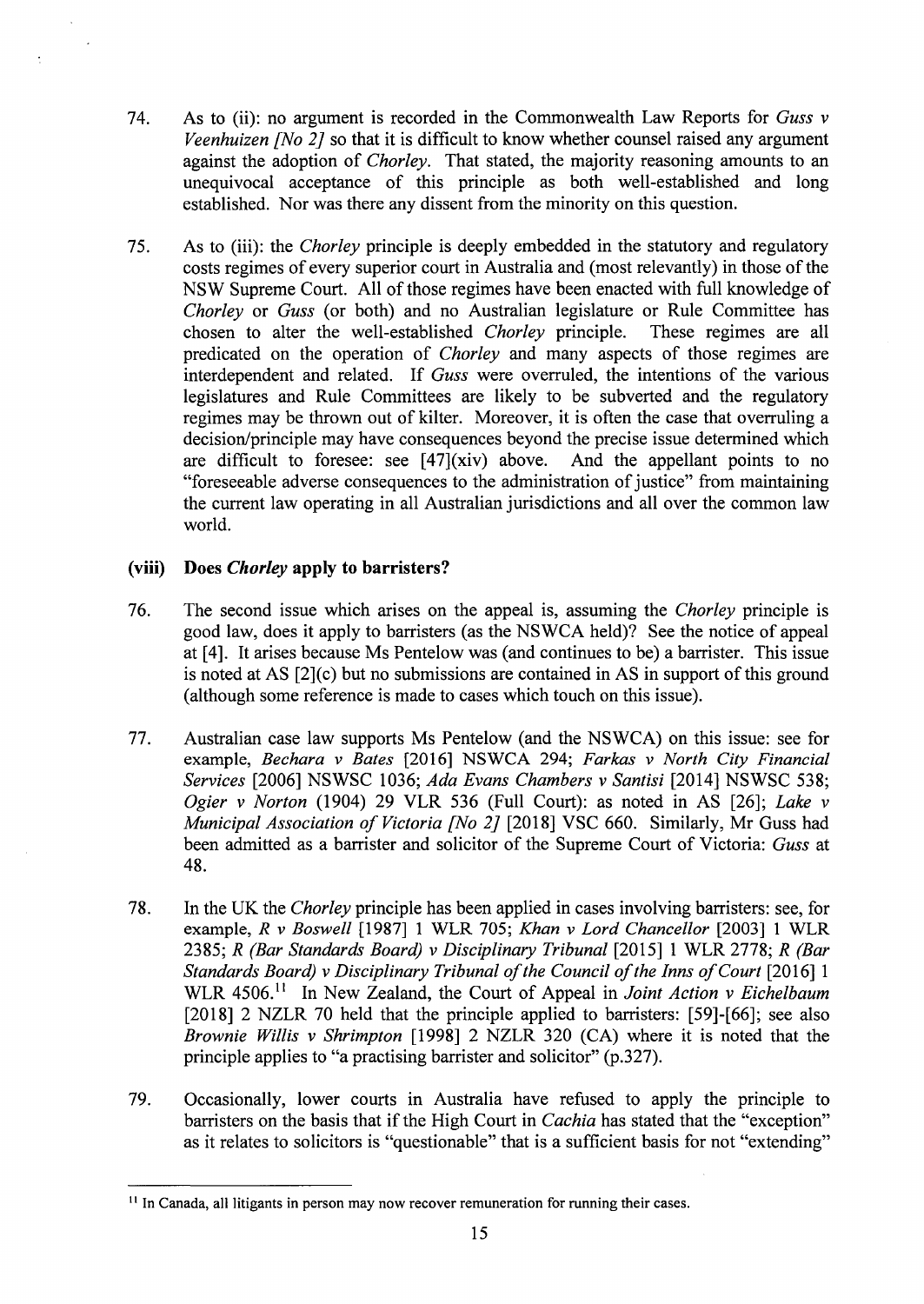the exception to counsel. This reasoning depends on the characterisation of the *Chorley* principle as an "exception" which is problematical: see [59] above. Moreover, it is submitted that this form of reasoning (although it may be legitimate in lower courts) would not be adopted by this Court in the present case. If this Court holds that *Guss* and *Chorley* are good law in relation to solicitors, the principle will not be "questionable"; if they are held to be bad law then the issue of whether the principle applies to barristers does not arise.

80. The principal difficulty for the appellant is that there is now no relevant distinction which can be drawn between barristers and solicitors in NSW. It was accepted by all of the judges in the NSWCA that statutory reform has removed any relevant distinction: [91]-[95], [121], [138]. Nowadays, all practitioners are admitted as a "lawyer" of the Supreme Court of NSW. As Adamson J pointed out in *Ada Evans* at [29], "[t]he distinction between solicitors and barristers has become less important in circumstances where all legal practitioners are admitted as such". And NSW barristers may act without an instructing solicitor, enter into fee contracts and bring actions to recover fees. Absent a well-reasoned basis for distinguishing between barristers and solicitors in NSW on this question the argument must fail. No such argument is to be found in AS. There is simply no basis in principle for drawing a relevant distinction in NSW between barristers and solicitors. Moreover, in a world where modes of practice are changing very quickly (e.g. in-house counsel, special counsel, incorporated practices, limited liability partnerships) the creation of such a strict distinction would be captious and potentially productive of injustice.<sup>12</sup>

### **(ix) Does Chorley apply when other lawyers are retained?**

- 81. The third and final issue is: assuming the *Chorley* principle is correct, does it apply where the lawyer litigant has also retained a solicitor or another barrister? See the notice of appeal at [3]. This issue arises in the present case because in the Local Court proceedings Ms Pentelow retained a solicitor and in the Supreme Court proceedings she retained both a solicitor and Senior Counsel. This argument is not developed in AS.
- 82. If this argument were to succeed, *Guss* would have to be overruled. In that case Mr Guss had instructed Mr Hulme QC (leading Mr Merkel) and Evans, Guss & Co were Mr Guss' solicitors (136 CLR at 46). This Court held that the principle was applicable. No attempt is made by the appellant to challenge *Guss* on this question.
- 83. Moreover, there are many cases other than *Guss* where the *Chorley* principle has been held applicable where other lawyers or legal entities have also been acting. See, for example: *Bechara v Bates* [2016] NSWCA 294; *Cashatt v Spencer* [2017] NSWCA 118; *Martin v Armstrong* (1916) 33 WN (NSW) 50; *Mc/lraith v Ilkin* [2007] NSWSC 1052; *McMahon v John Fairfax [No 8]* [2014] NSWSC 673; *Wright v Trenchard*  (1895) 1 ALR 22; *Ogier v Norton* (1904) 29 VLR 536; *GBT Corporation Pty Ltd v Scott* (1994) 116 FLR 266; *Saia v Bennett* (2014) 46 WAR 301; *Hawthorn Cuppaidge*  & *Badgery v Channell* [1992] 2 Qd R 488; *Steicke v Connolly* & *Co* [2017] SASC 99; *H To/butt & Co Ltd v Mole* [1911] 1 KB 836; *Malkinson v Trim* [2003] 1 WLR 463;

<sup>&</sup>lt;sup>12</sup> More generally, "when matters of principle are invoked to confine the making of orders by a superior court, pursuant to a power given to it by statute, it is preferable to regard those matters as regulating the exercise of the power, than to regard them as going to the existence of jurisdiction to make the orders": *Jackson v Sterling*  ( 1987) 162 CLR 612, 616 (Mason CJ).